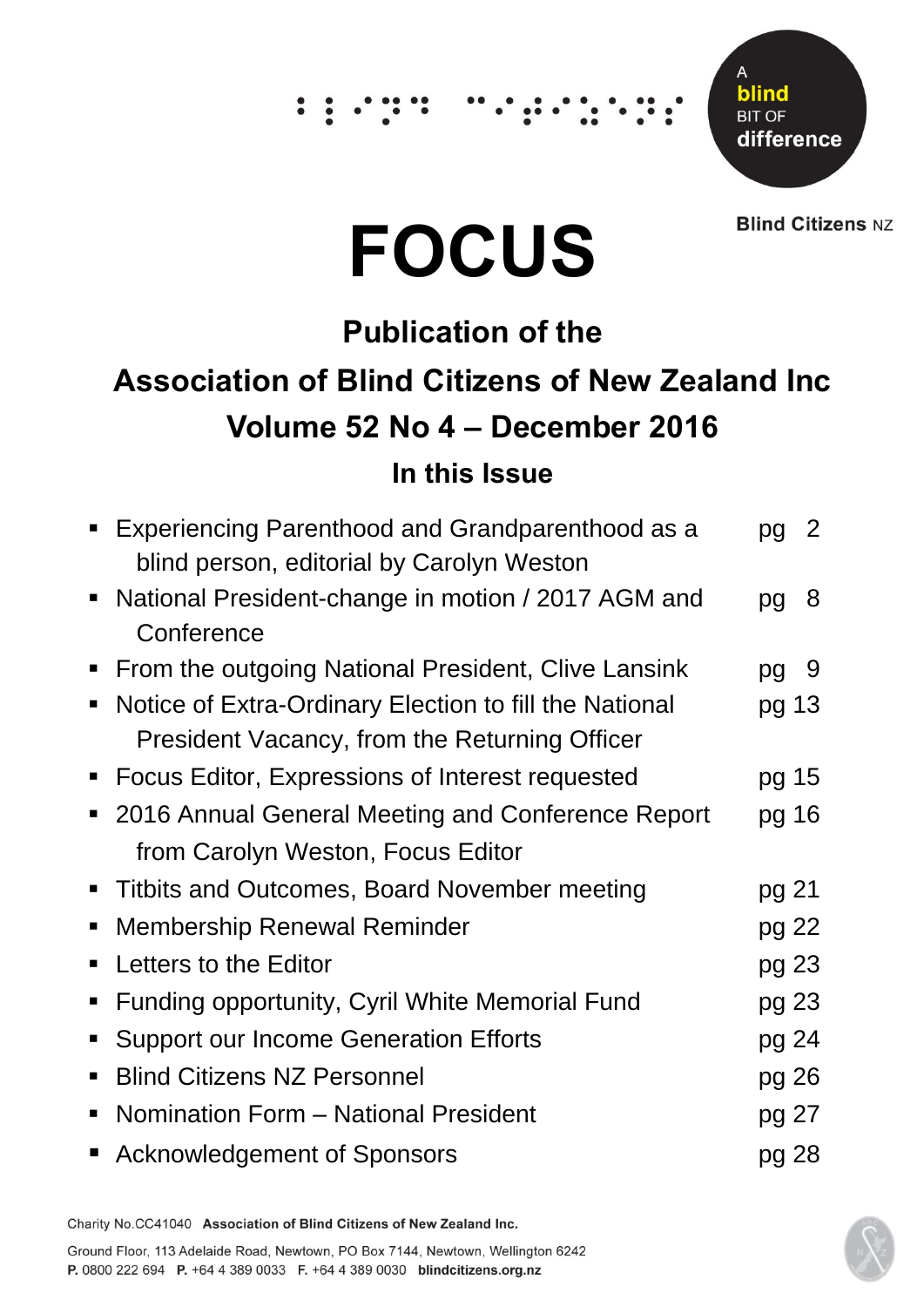## **Experiencing Parenthood and Grandparenthood As a Blind Person Editorial from Carolyn Weston**

Many things have happened since our September Focus magazine was published. National Conference took place in early October and Clive Lansink and I both comment on this later in this edition of Focus. In early November Clive Lansink was elected to the Royal New Zealand Foundation of the Blind's Board of Directors, initiating his resignation as National President of Blind Citizens NZ. Processes are well underway in organising an extraordinary election to fill the vacancy of National President. Returning Officer Rose Wilkinson has important information about the extraordinary election later in this magazine. Then just after midnight on Monday 14 November, many of us felt the massive earthquake centred in North Canterbury. That night my guide dog Tane and I were stuck in Christchurch, and this was the longest and strongest earthquake I'd ever felt. I wondered if the ground would ever stop shaking. Our aroha and good wishes go out to those of you who continue to be affected by the earthquake and the aftermath.

Let's now turn to the topic I wish to feature. In our September magazine I asked readers for comments about their experiences as blind or vision impaired parents, or grandparents. There was little response and many thanks to the two people who chose to send me their comments. I shall also include some comments made by a blind mother, posted on our email list some weeks ago.

As a blind mother, and now grandmother, I can share some of my personal experiences. I married Tony, and after two and a half years of marriage our first son Darren was born. Two and a half years later, Kelvin completed our family. At this time, I had a little useful sight in my left eye and even less in my right. Being very short-sighted, I can't see people on the other side of the room.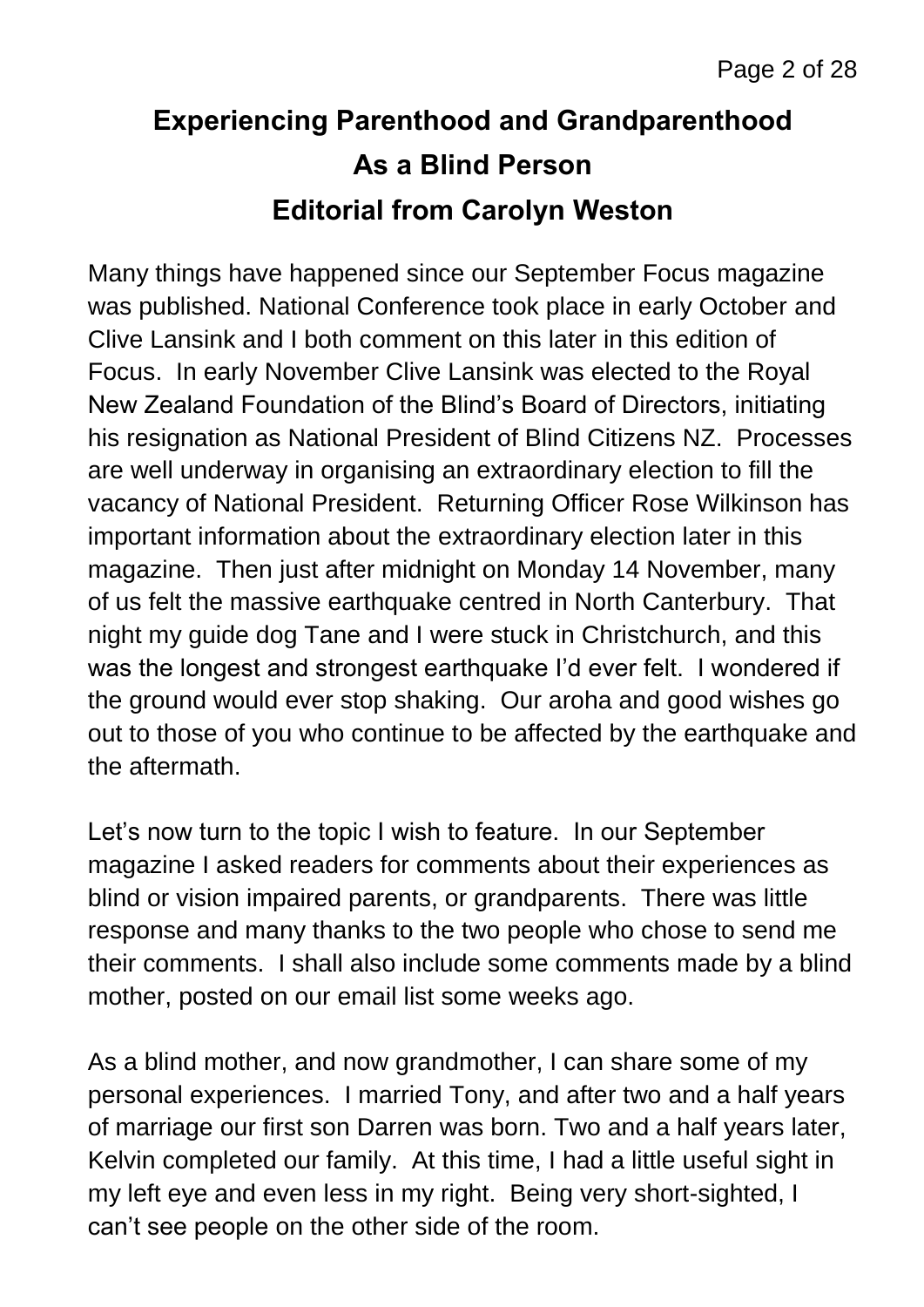I was delighted when I became pregnant because my eye specialist had told my mother, (back in the 1950s) that I would not get married and have a family. During my high-school years I grew determined to prove Dr Parr wrong. Years later, I have no idea of his reaction when I walked into the consultation room with a baby in tow. I would have loved to see the expression on his face. He didn't say a word about me being a blind parent.

My family and friends appeared supportive of my pending motherhood. I prepared for our coming baby in the usual way, obtaining clothes, furniture, pram, etc. for the birth but I also learnt practical mothering skills so I could be a confident mother. I hadn't had an opportunity to experience caring for babies in my family.

Occasionally some people expressed concern that I was blind and had a baby to care for. Often these were complete strangers who made negative remarks in the street. At that time, I used a White Cane, and when Darren was fifteen months old he started wearing glasses. One day, waiting at a bus-stop, a woman I didn't know, queried that as I was blind, why had I given birth to a baby whom I'd passed my sight loss on to. The funny thing is that I have never worn glasses other than when I read print. I explained that Darren had not inherited my eye condition but that he was long sighted like his father and he had a lazy eye (a common condition which ran in Tony's family).

On becoming pregnant with Kelvin, I informed my older sister. I was surprised that she wasn't happy for me. She asked me how was I going to manage with two children. As a positive thinker, I responded a little angrily that I would cope. I was surprised my sister didn't have the confidence in me to care for two children - a new baby and a toddler.

After Kelvin's birth I became involved in our local playcentre, and decided to study as a playcentre supervisor.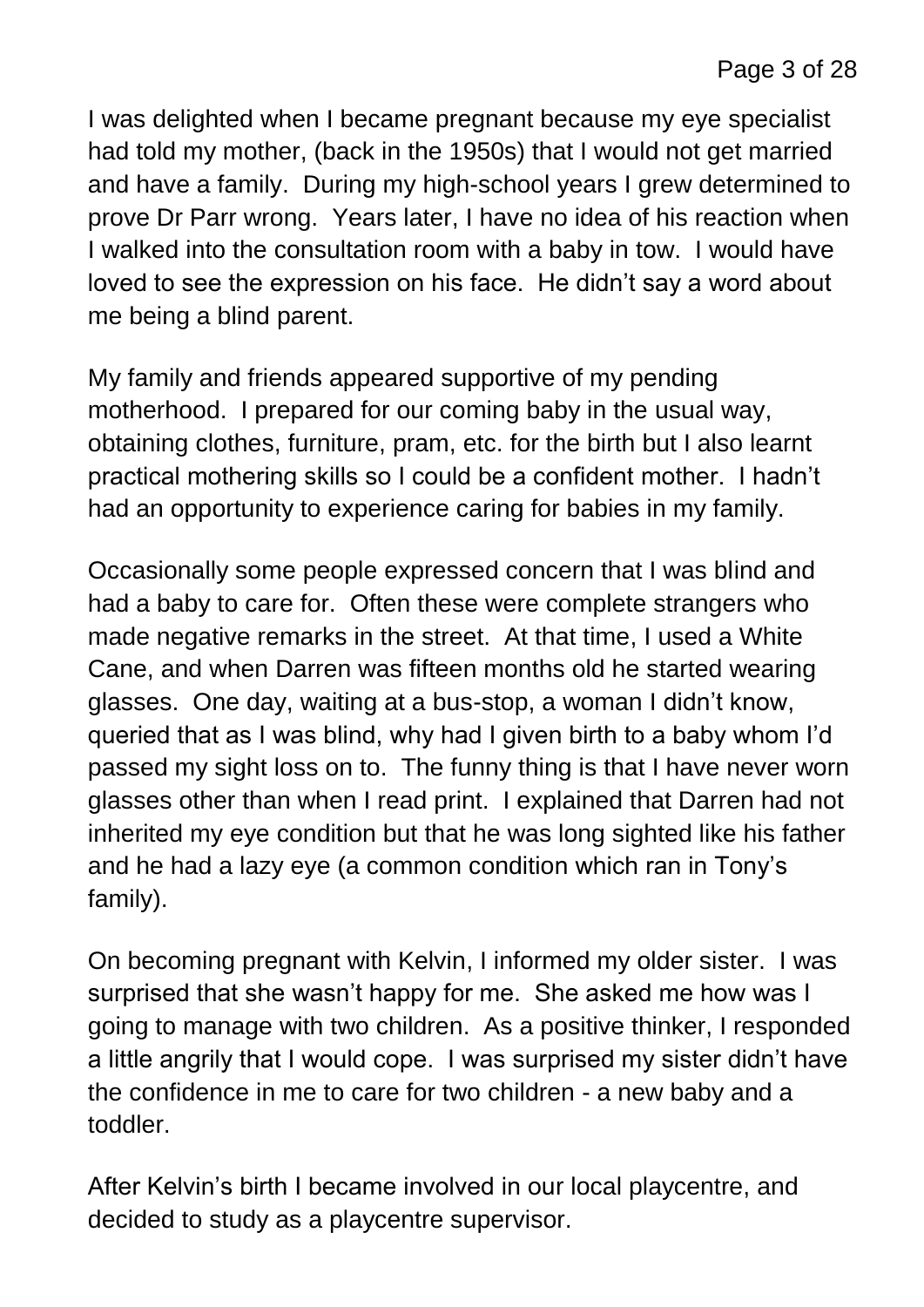I performed all the duties of a parent helper during the sessions and I passed the Otago Playcentre Supervisor's Certificate. Each playcentre is operated by families and I was employed by three playcentres as Supervisor. These parents must have trusted me to care for young children, despite my sight loss. At home I also cared for young children whilst their parents were working or had appointments. I always received positive comments on how I had given their child an educational experience whilst they were in my care.

It was a different story when I applied for paid employment within the early-childhood care industry. Despite my qualifications (by then I had passed some papers on education through Massey University), and my experience, I was never offered any of the jobs. After one interview I discovered another applicant who wasn't qualified for the position was offered it. When I rang and asked why I hadn't been offered the job; they gave me a lame excuse that they didn't think I could see well enough to do the job. Unfortunately, this incident happened prior to Government passing the Human Rights Act (including disability) so I couldn't use that to make my point. I found that whilst society may accept and in some cases tolerate blind parents, it didn't accept a blind mother as a full-time paid child careworker.

Now my sons are adults and I hadn't experienced negative attitudes towards being a blind parent for years until earlier this year. Darren and his wife Petra had a baby girl in June. Emilene is our first grandchild. After Emi's birth, Petra spent several weeks in hospital. Darren asked Tony and I to help care for our little girl. Emi was born with some health issues and a hospital social-worker frequently visited to see how things were going. After the social-worker first met me, when she next rang Darren she asked him that due to my blindness was I capable of caring for a four-week old baby.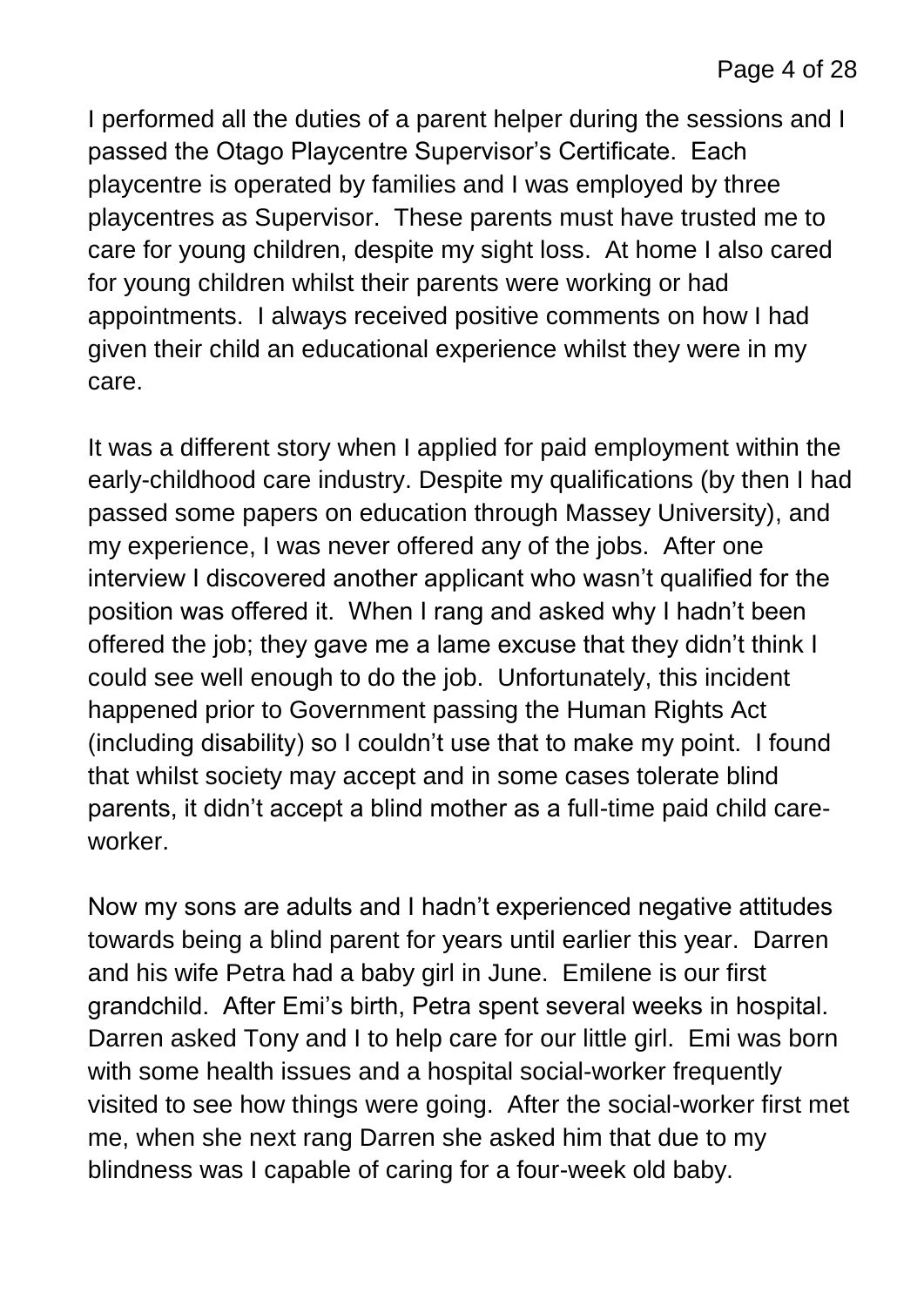Darren was dismayed as I had been his main care-giver when he and Kelvin were babies. I felt angry and astounded that a social-worker should question my ability to care for a young baby when I had brought up my sons. I thought that negative attitudes about blind people caring for babies had disappeared many years ago. It seems that some people working with young families don't understand the abilities and rights disabled people have these days – that we, like anyone else, can bear and rear children. No more about my experiences, let's hear from others…

Anne has been totally blind most of her life. She married and brought up two daughters. She is now a grandmother. Anne enjoys taking her granddaughter to swim at the local pool. They play and swim together in the pool. Recently, a woman remarked to Anne's granddaughter, "It's nice that you can take your grandmother swimming". Anne told the woman that she took the little girl swimming, not the other way round.

Some weeks ago there was a newspaper article shared on our Blind Citizens NZ email list. It featured the experience of a young Christchurch blind mother. It appeared that she had no or limited contact with other blind and vision impaired parents. She outlined positive attitudes some teenage boys had demonstrated by giving up their seat to her whilst they were riding on the bus. But she also expressed her concern over people's negative attitudes towards her being a blind mother. People have accused her of being selfish, that her children are missing out on experiences she cannot provide as she is unable to drive them around in a car. It's terrible to think that in 2016 a young blind mother is hearing negative views from so called friends and strangers. She is also afraid that the public will think that she is a bad mother because her child sometimes cries and plays-up whilst travelling on the bus.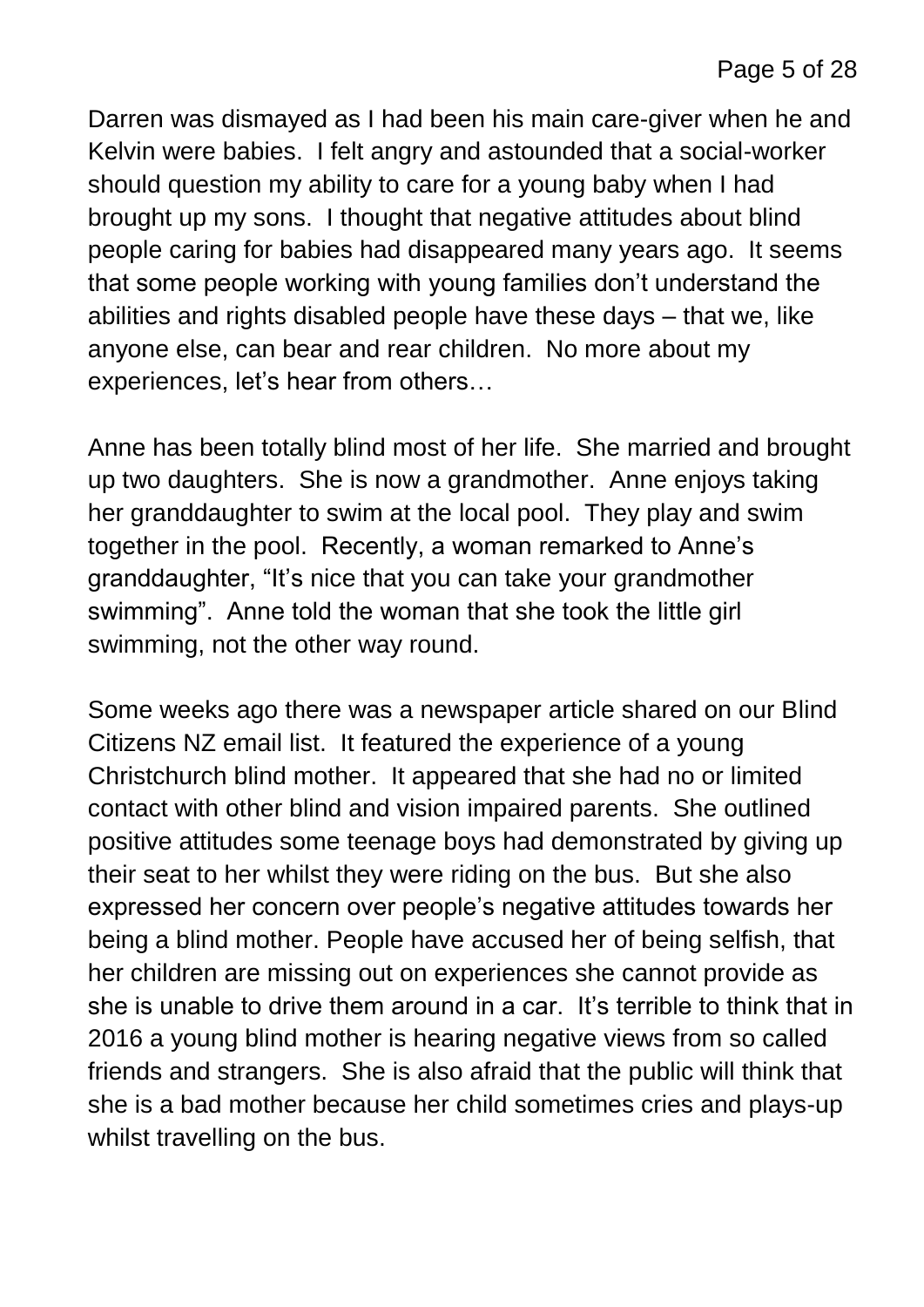Whilst this blind mother recently learnt how to use a White Cane for mobility, there was no mention that she had opportunities meeting with other blind parents and grandparents. I'm sure that we could support this mother in many ways.

**Now here's Jonathan Godfrey's experience as a blind father**… I am yet to have a negative experience with respect to parenting that is a direct consequence of my blindness. I've had plenty of positive experiences though and I guess some of them arise because of the way I've approached being a Dad. My kids are now 6, 4, and 3 years old. I'm often so proud of being a father that I've been a little insensitive about the fact that some blind people around me have decided not to have children, and on occasion, like sighted people, circumstances have meant that some awesome blind people I know have not ended up being parents. As it happens, I know lots of sighted people through my working environment that haven't become parents, and sometimes it's for much the same reasons. The thing is though, talking about not being parents seems a lot more taboo in the blind community than it is at work and I'm curious why. I'd like to know if we need to do anything about it.

This year my kids were at conference; not in the room of course, but in the hotel. My older daughter came to one breakfast and my son came to one lunch and one dinner; as chance would have it, he sat next to the only other young person in the room who was with his grandfather. So where are all the kids? Why don't more of us have kids of our own? As I looked around the room, I counted perhaps only eight or nine blind people I knew to be parents or grandparents. Is the world changing enough that some of the things that stopped today's blind people over 40 years old from having kids are irrelevant to the next generation of blind people? I do hope so. In the meantime, I know my kids have a whole bunch of honorary Grandparents, uncles and aunts to see at conferences for many years to come.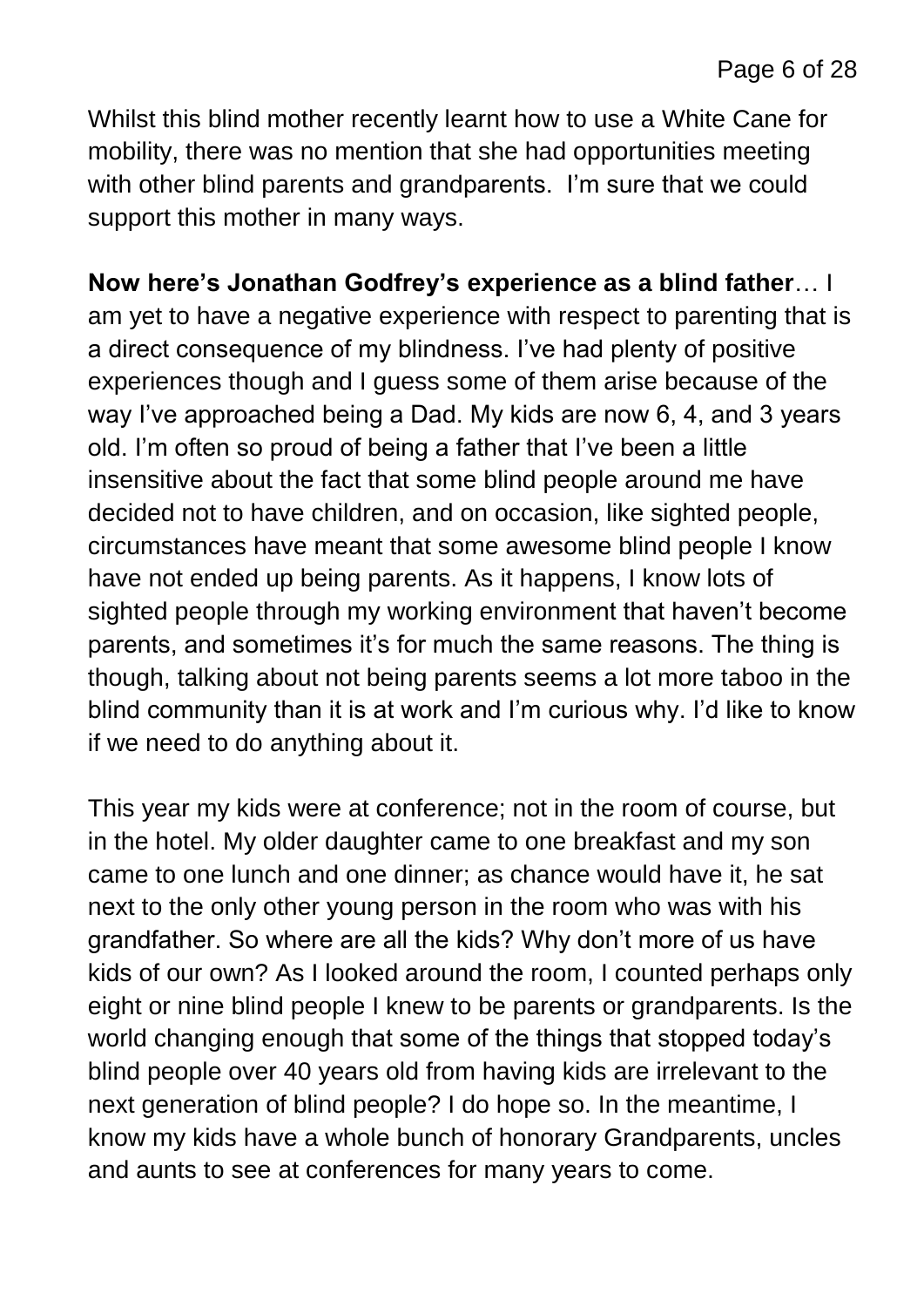On reflection, I recall a phase in life when I didn't want to be a father. That changed as I matured, mostly as I gained experience dealing with other people's children. I do recall listening to a radio show where the host talked about the decision not to have children being a reflection of our perception of our validity as disabled people, and more to the point not having children as a consequence of not feeling equal to our non-disabled peers. That seemed to be quite an extreme view to me, but did give me something to think about. For me, my decision to have children is evidence that I came to terms with being a disabled person.

**Now back to the editor, Carolyn Weston…** I agree with Jonathan that having children has moulded me into a more confident person who has come to terms with my disabilities. I know that without Darren and Kelvin I would not have studied papers at university, and met other disabled and able-bodied parents where we enjoyed fun together with and without our children. My sons, and now my granddaughter have enhanced the quality of my life. Like Jonathan, my boys were exposed to other blind and disabled people. They've also attended some of our Conferences and it's a shame that more blind parents haven't attended Conference but they may be too busy doing things with their children out in the community.

Historically adults with a genetic disability were either discouraged to get married and have children or be prevented having children by under-going medical intervention without these disabled people's consent. We know a few blind people who bucked the trend and married and had children. I am aware of a number of blind people whom I attended Homai College with who are parents and grandparents. However, it is true that like other disability cohorts, compared with the general population, our percentage of parents and grandparents within our blind community is far less than the norm.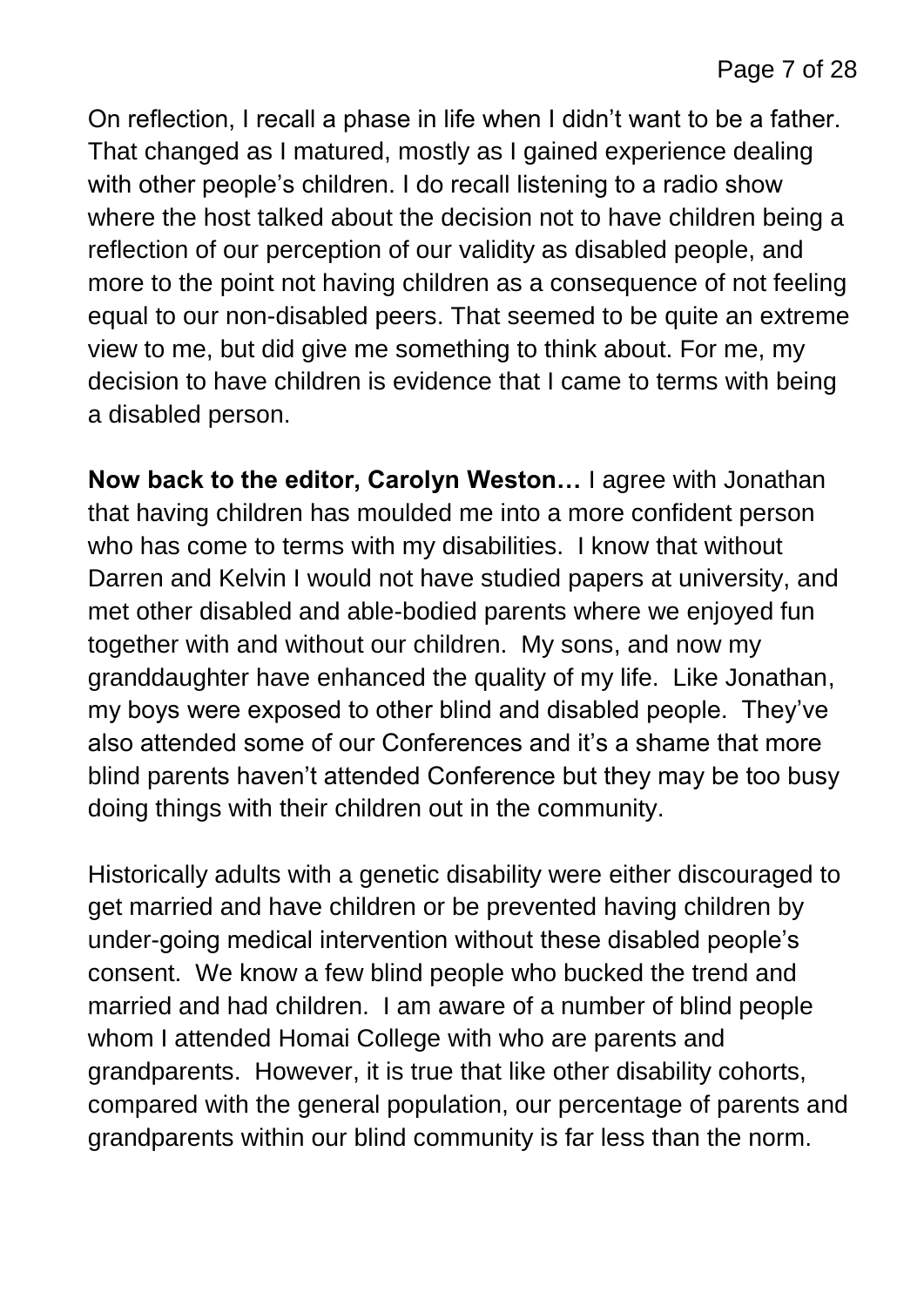It would be interesting if someone carried out research in this area, demonstrating the true percentage of parents within our blind community and identifying the reasons why we choose whether to have children or not. Let's hope that today and into the future young blind adults are encouraged to form personal relationships and enjoy the joys and sorrows of having children and grandchildren.

## **National President's Resignation and 2017 Annual General Meeting and Conference From National Office, Blind Citizens NZ**

Our Focus Editor has commented on Clive Lansink's success being elected as a Director to the Blind Foundation's Board of Directors, and that his article in this Focus issue, will be his last as National President. This has set the wheels for change in motion – the evening of Thursday 17 November, Clive Lansink formally resigned as National President of Blind Citizens NZ. The Board at its November meeting, finalised the timeline for an extra-ordinary election to fill the vacancy, the details for which are included in this publication. In the interim, and until the election process is complete, the Board has appointed Jonathan Godfrey as Acting National President, and Martine Abel-Williamson as Acting Vice President.

The Board provides early notice to members, stakeholders, and readers, that in 2017, a three-day Annual General Meeting and Conference will be held. Whilst the lower South Island is the intended location, there is the potential for the event to be held in Wellington. The Board's final decision will be dependent on the availability of suitable venues, and cost. The dates and venue will be publicised in the March 2017 Focus issue, and sooner if possible. Ideas for a theme and guest speakers are welcomed. These should be sent to the Executive Officer. They will be collated for the Board's attention.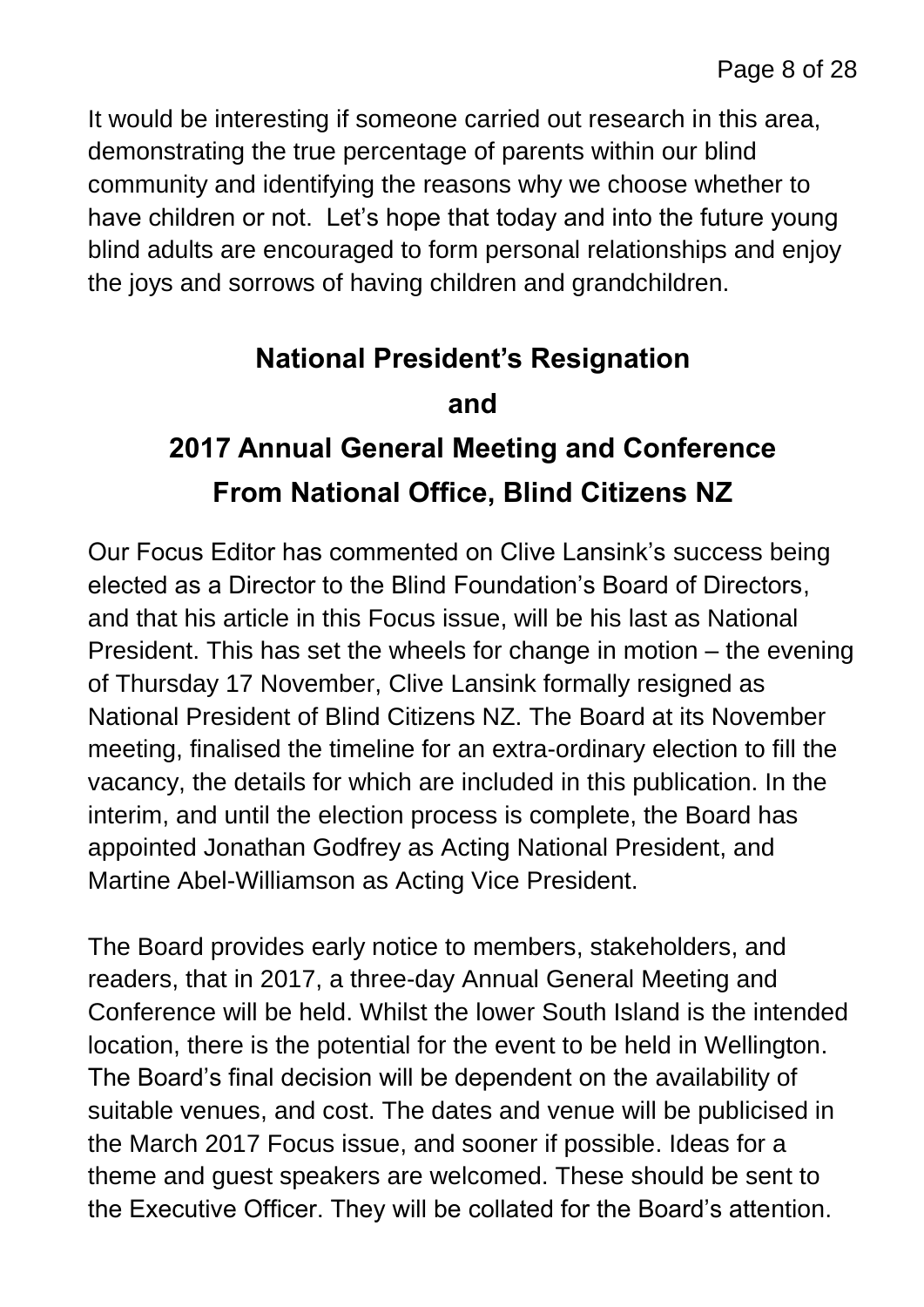#### **From the Outgoing President - Clive Lansink**

Greetings again from the National Office of Blind Citizens NZ. This is the last in my series of columns written as National President of Blind Citizens NZ. In our last issue, I said I was standing for election to the Board of the Blind Foundation. Thanks to your support, I was elected, along with Judy Small who has been returned for another term. I had always made it clear that this would be my last term as National President of Blind Citizens NZ, a role I have had for the last nine years. Now I have been elected to the Foundation's Board, I have resigned as National President of Blind Citizens NZ. Jonathan Godfrey is currently the Acting National President, and an election will now be held to formally elect a new National President for the balance of my term. My thanks to Jonathan for asking me to write this final column, which is a nice chance for me to "sign off".

First however I want to let you know that the Government has now adopted its new Disability Strategy, which will guide disability-related planning at least for the next ten years. Blind Citizens NZ has played our part alongside other Disabled People's Organisations in telling the Government what we are looking for in this next strategy. We made two written submissions and I know a number of you also made submissions as individuals which is really fantastic. I was also one of two people representing disabled people's organisations (DPOs) on the Government's reference group that they worked with to develop the new strategy. Anyway that job is done and the strategy is now adopted.

The strategy is pitched at a very high level, and cynics might just feel it is nothing more than just words. But the next step which is already happening is for the Government to work with us to develop some clear outcomes they will commit to deliver on.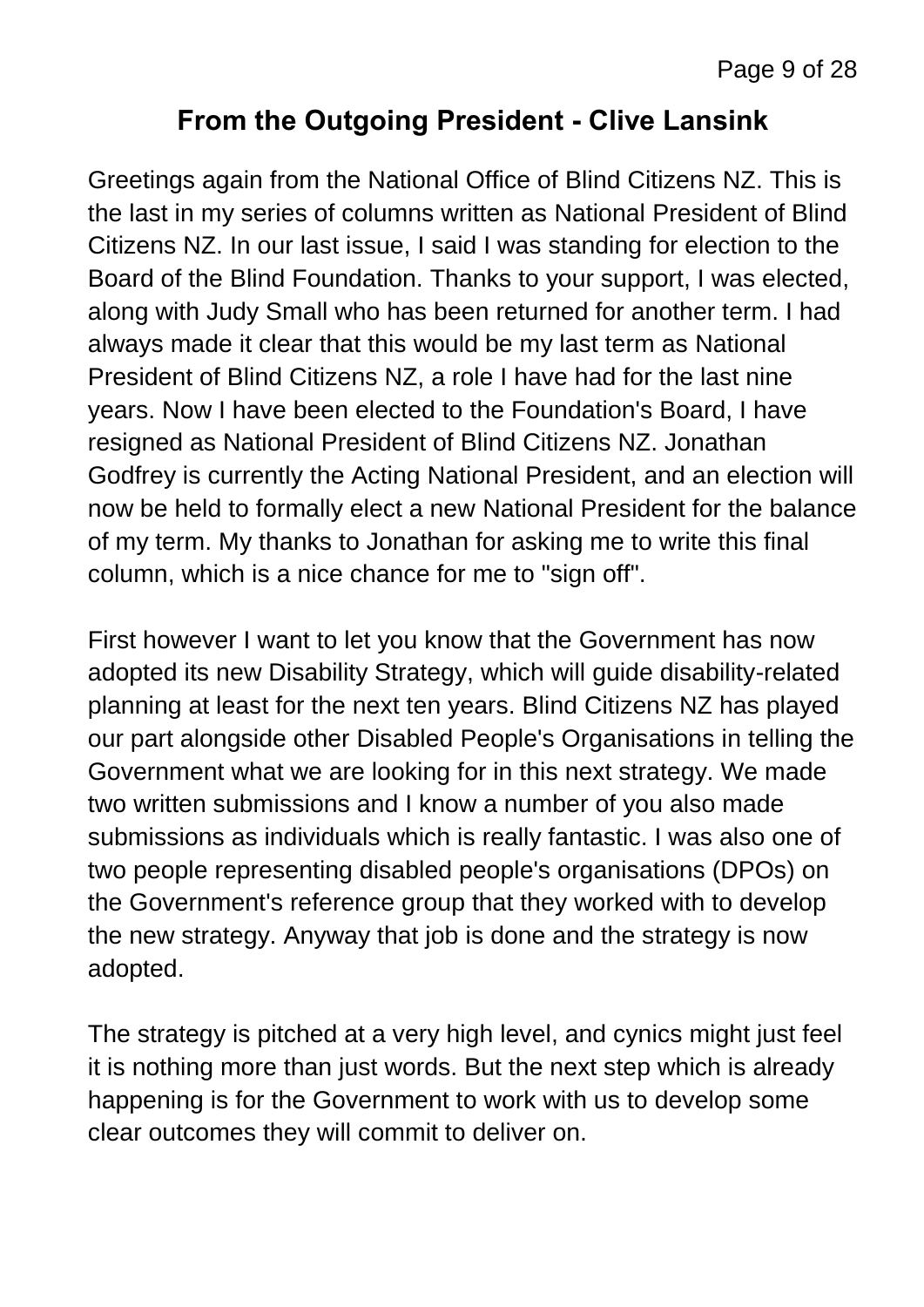These outcomes need to be the practical things disabled people are looking for that we know will make a difference in our lives. We are looking for real tangible progress. So watch out for more on this in future issues of our magazine.

Our Conference this year explored what it is to be a DPO and what it means for disabled people to have our own independent voice through our own organisations. I will conclude my final President's column with my thoughts and observations on this.

For almost as long as I can remember, I have been aware that disabled people have had to fight for our right to be fully accepted as equal members of society. I recall that even in my early teens I was a member of a local scout troop. A swimming trip was planned, but it was suggested that they couldn't take me because the parents who would be in charge of this swimming trip did not want to be responsible for me. Does being blind mean that I would drown or what? I was probably too young to know how that problem was resolved, but somehow it was and in the end I did go on the swimming trip. But that is just one of many incidents I can recall in which I and other disabled people are just marked out as different because of our disability.

It is clear to me that if disabled people were happy with our lot and did not have that fundamental drive to be fully included and accepted in all aspects of society, then most of us would still be living in institutions, separate from the rest and perhaps playing those roles that were traditionally assigned to disabled people. The fact that we have moved away from that philosophy to one which sees disabled people as having the right to be fully included in society came about because disabled people were prepared to stand up to be counted.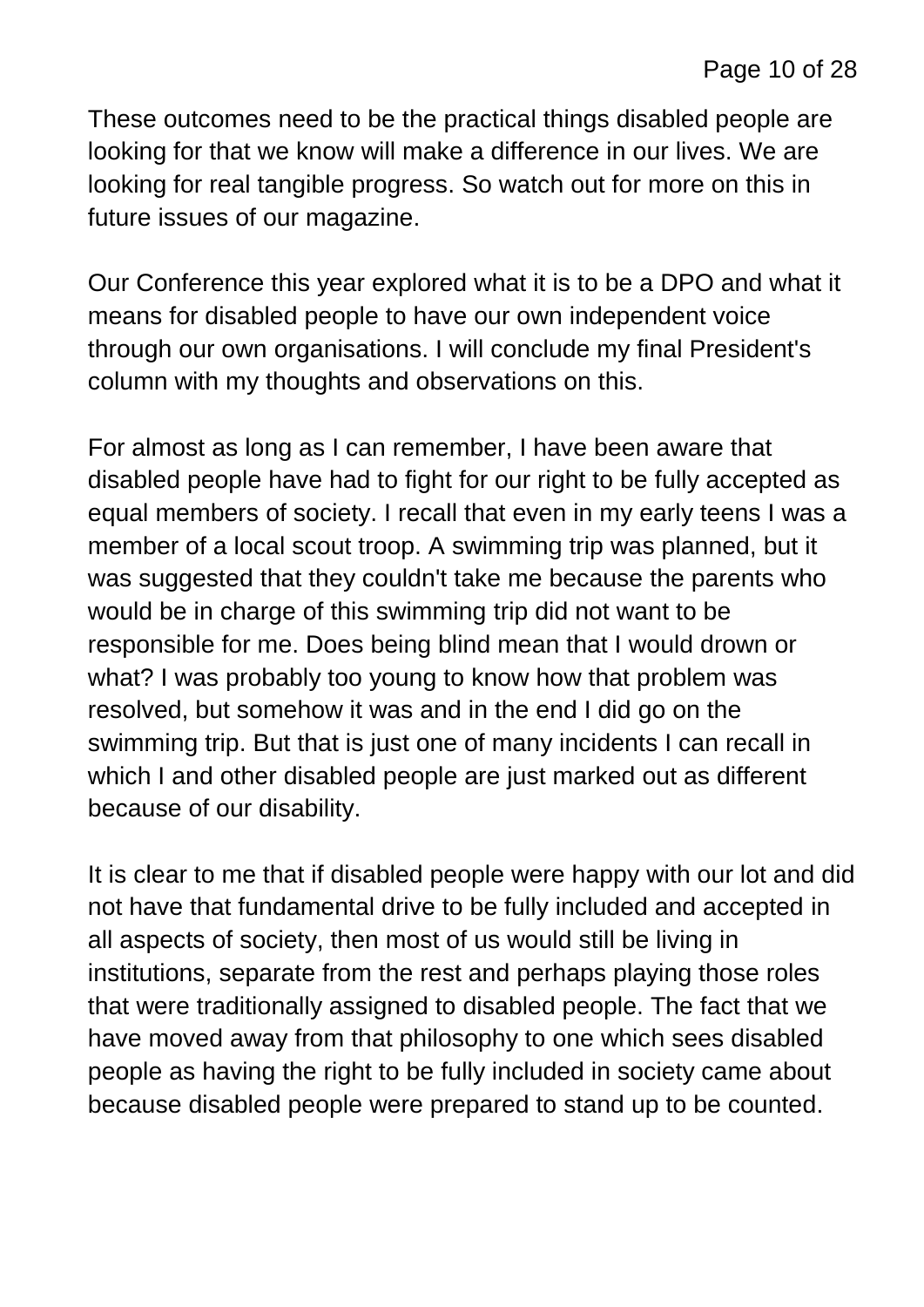They challenged the prevailing philosophy as patronising and fundamentally wrong. If you have not yet read "Quest for Equity", in which Greg Newbold charts the history of Blind Citizens NZ, then I recommend you do read it because it will give you an insight into what life was like for most disabled people when our organisation began its life in 1945.

We have come a long way since then. I did not really join that journey until I became really active at the national level of our organisation in around 1981. In those days we did not think in terms of human rights like we do now, but we were absolutely clear that we wanted to participate fully in all aspects of society like everyone else took for granted.

Nowadays we do have some recognition of this principle in our laws. We also have the United Nations Convention on the Rights of Persons with Disabilities. Yes, the word is "rights". Through this Convention, our country along with many other countries declares that disabled people do have the right to be fully included in all aspects of society, and these are all laid out in the Convention's various articles.

Some people might believe therefore that our job is done and DPOs like Blind Citizens NZ are no longer needed or relevant. But no. Organisations like ours are just as important today as they always were. The main reason for this is there is still so much to do. We may have won our legal rights to equity, but there are many decisions still to be made as society comes to grips with what this means going forward. Those decisions must not be made without us, because it is already accepted, and in fact it is upheld as a principle of the Convention, that disabled people must be involved through our representative organisations in the key decisions that impact on our lives.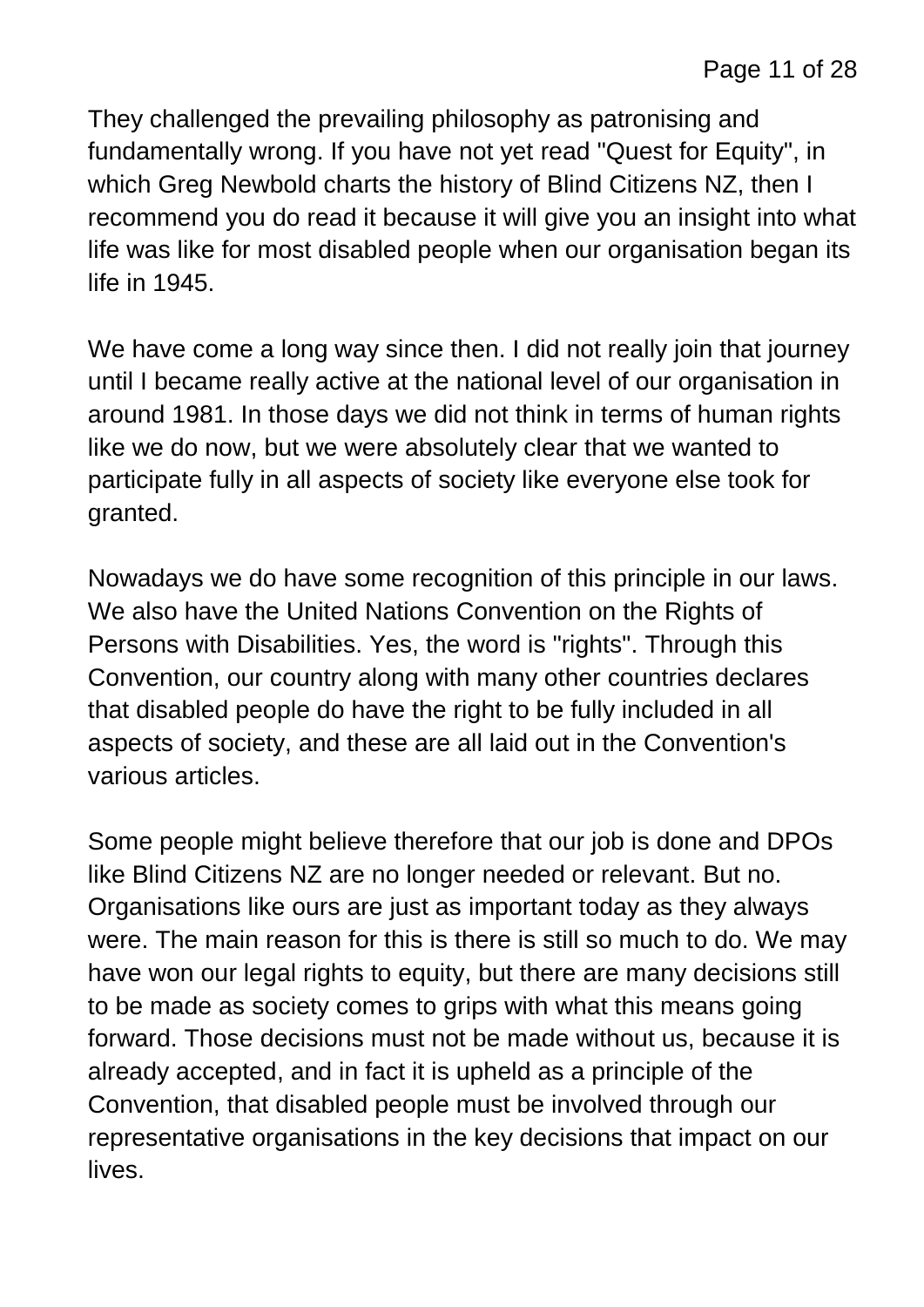The Convention gives DPOs a status we never previously had in that DPOs are by definition formed to represent disabled people, as directed by disabled people, and Governments are obliged to include us in such decision making.

DPOs are often criticised because we formally represent only a small portion of the total number of disabled people. I believe this is a strategy designed to undermine the new status we now have under the Convention. But if apathy is the problem, then it is a problem right throughout the whole disability sector. The sector now needs to reinforce what is already provided for by the Convention, and encourage more disabled people to take an active part in our collective voice. We now live in the age of the DPO, which means disabled people having the right to speak for ourselves through our own independent representative organisations.

Of course it is critical that new people, especially younger disabled people, are willing to step up and continue to represent disabled people in dialogue with Government and other organisations. It is important that the voice of disabled people continues to be directed by disabled people ourselves, following our own agenda as we meet and communicate in ways that suit us. I expect Blind Citizens NZ and other DPOs will change radically as new people take over, and we might see new DPOs come into existence and old ones disappear, particularly when you realise how technology allows us nowadays to interact and communicate in exciting new ways.

As I bring my last of these columns to a close, I just want to thank you all for your support. I wish our Board and the new National President every success as they carry on the good work on our behalf. I hope you all have a wonderful Christmas break and that 2017 will be kind to you. I look forward to my new role on the Foundation's Board but I hope to stay close to the true independent voice of blind people through Blind Citizens NZ and other consumer organisations.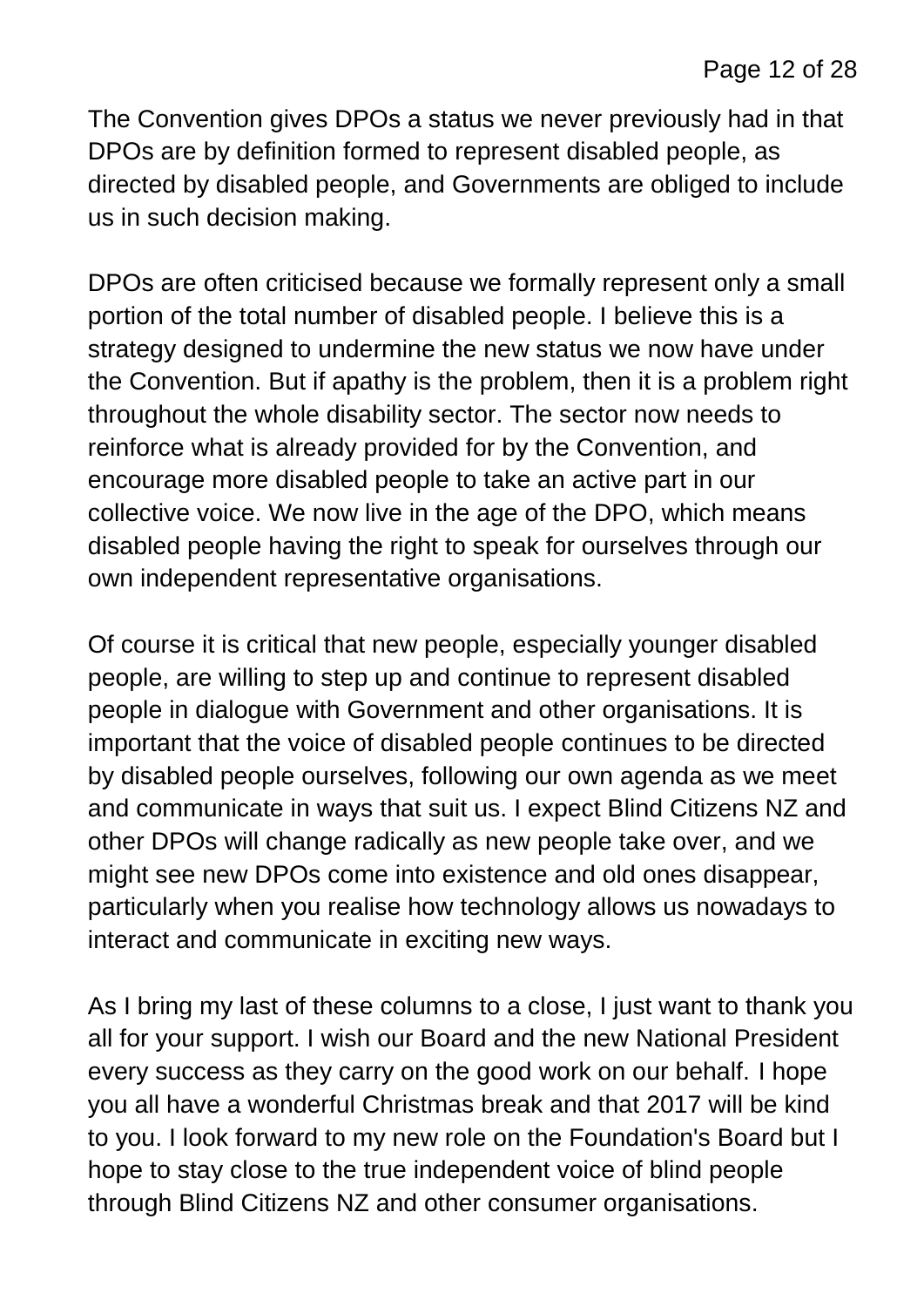## **Notice of Extra Ordinary Election to fill the Vacancy for National President From Rose Wilkinson, Returning Officer**

The resignation of Clive Lansink as National President leaves a vacancy for this position. The term of office he was serving, concludes at the end of the 2017 Annual General Meeting. To fill the National President vacancy, an extra-ordinary election will be held. The Board has confirmed procedures to conduct the election. Voting members are reminded the Board has the delegated authority to set timelines for an extra-ordinary election, and that these can vary to those of scheduled elections. Timeframes to fill the vacancy of National President are now notified.

- **1. Term of Office for this Vacancy**: the successful candidate will commence in the position immediately following the conclusion of the election procedure. Their term of office will conclude at the end of Blind Citizens NZ's 2017 Annual General Meeting and Conference. Guidelines that outline duties and responsibilities of the National President, and of Board Members in general, are available from the National Office upon request.
- **2. Who can participate in the extra-ordinary election process**? You are eligible to participate if you are recorded as a financial Ordinary Member on the member database held by National Office of Blind Citizens NZ, by **4pm, Tuesday 31 January 2017.** This is the closing date / time, for nominations. If you are standing for election to this position, you must also live in New Zealand. Associate members are not eligible to participate in Blind Citizens NZ's election processes.
- **3. The nomination process**: Nominations must be endorsed by the nominee (the person standing for election), the person proposing the nomination, and the seconder.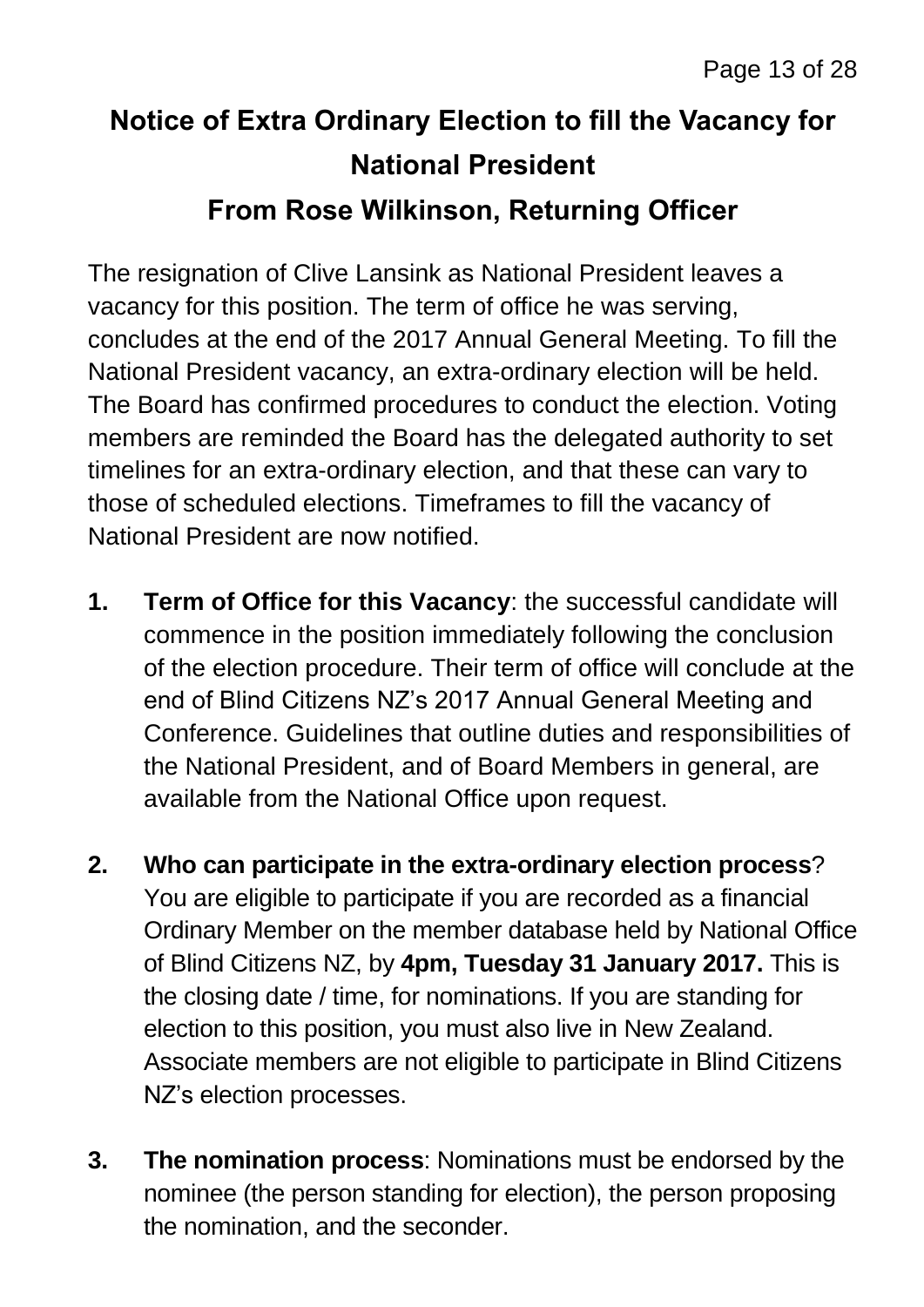Nomination forms require the signature of each of these three individuals. Email procedures similarly require each of the three individuals to actively confirm their role in the nomination process. Candidates choosing the email procedure, are required to contact the Returning Officer to notify their intent to initiate their nomination using the email option, prior to this occurring. Instructions for the email nomination procedure will be provided. Candidates are required to submit their CV with their completed nomination.

Completed nominations must be received, and in the hands of the Returning Officer by the close of nominations at **4pm, Tuesday 31 January 2017**.

**4. Conducting the election:** After nominations close, and in the event that more than one nomination is received to fill the National President vacancy, ballot material will be prepared and provided to everyone who is eligible to vote i.e. Ordinary Members, recorded as financial on the member database at National Office as at **4pm, 31 January 2017**. Ballot material will be distributed in the member's preferred format no later than 20 February 2017.

Completed ballots (votes cast) must be received at the National Office no later than **4.00 pm, Tuesday 21 March 2017.** The counting of votes will take place the afternoon of Wednesday 22 March 2017.

**5. Choose how you receive ballot material and vote**: Voting members are encouraged to ensure you are receiving election material in your preferred format, as this may differ from routine communications from Blind Citizens NZ. You have several options for receiving election material, and three options for casting your vote in this extra-ordinary election, to choose from.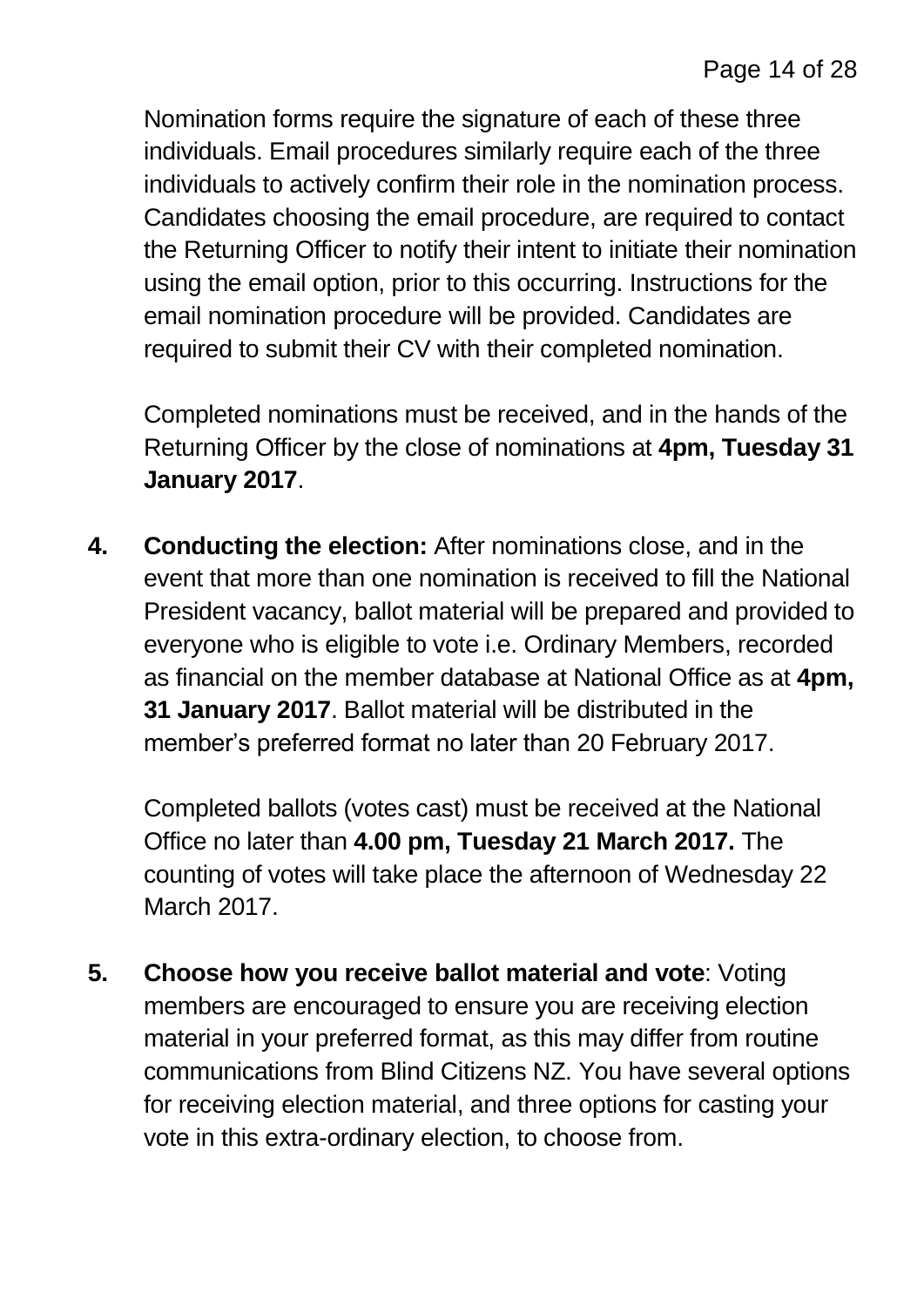The choices are: large print, CD (audio), electronically (email), braille, or utilising Blind Citizens NZ National Feedback Line bulletin on the Blind Foundation's Telephone Information Service (TIS). Options for casting your vote are using a paper-embossed ballot paper, braille, or TIS. If you are yet to experience TIS as an option to independently access information about candidates standing for election, and to cast your vote, then we encourage you to give this empowering option a go. A definite advantage using TIS these days, is that an oversight occurs and you have overlooked completing and returning your hard-copy ballot, that you avoid the hassles and worry of wondering it posting it back later than planned, has impact on your vote being received in time.

If you are standing for election for the National President position, and you prefer to use the print nomination form, this is included with the print version of Focus. You will find it located towards the end of this Focus issue.

If you require more information, whether a print nomination form, finding out more about use of the email option, checking if you are financial, using TIS, checking that we have your preferred format correctly listed, or any other aspect of the election procedure, you should contact our National Office on any of the following options:

Phone 0800-222-6940 or 04-389-0033; post to PO Box 7144, Newtown, Wellington 6242; Fax: 04-389-0030; or email [election@abcnz.org.nz](mailto:election@abcnz.org.nz)

## **Focus Editor – Call for Expressions of Interest From Rose Wilkinson, Executive Officer**

Carolyn Weston has held the role of Focus Editor since December 2007, and as many readers will be aware, Carolyn has a desire to hand the reigns over to someone else. Bearing this in mind, the Board is refreshing its quest for expressions of interest in Focus Editor.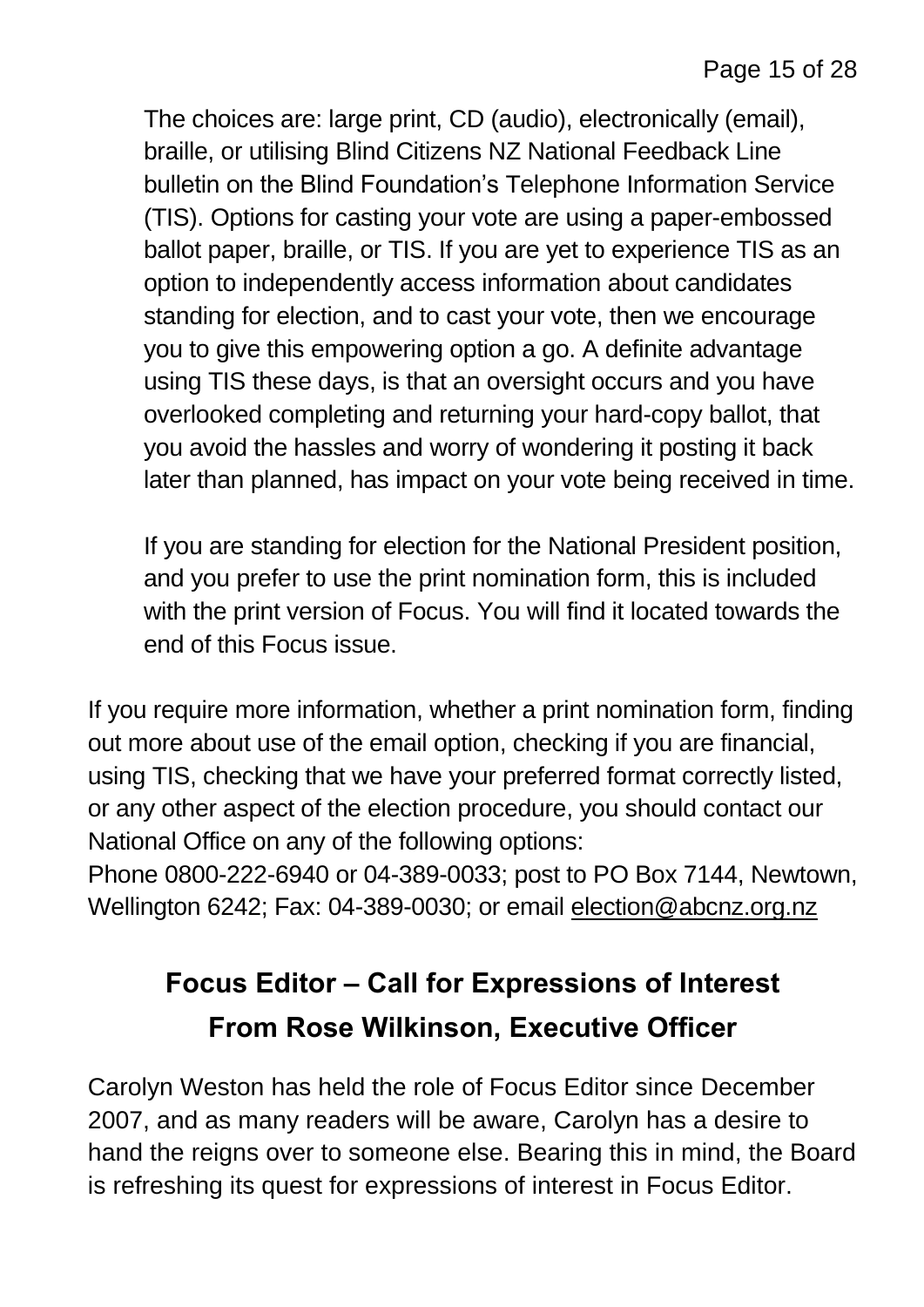Key aspects for prospective editors to bear in mind include that:

- the appointment will be for a two-year term;
- Focus is the official national publication of Blind Citizens NZ;
- Blind Citizens NZ's membership is the target audience;
- editorials are intended to raise and promote debate on issues that are current and topical to the blindness community, and stimulate reader-interest in submitting Letters to the Editor.

At its recent meeting, the Board considered how Focus presents to members, individuals and entities who like to remain abreast of Blind Citizens NZ's work. Noting the presentation of Focus remains largely unchanged since early 2000, the Board promotes the opportunity for the Focus Editor to influence change.

Expressions of interest from amongst financial members of Blind Citizens NZ for this position, are now called for. Should further information be required, applicants should contact National Office for full details of the position. Expressions of interest close at 4pm Monday 10 April 2017. All expressions of interest will be considered by the Board at its meeting the weekend of 28-30 April 2017.

## **2016 Annual General Meeting and Conference Report From Carolyn Weston, Focus Editor**

I know that National President Clive Lansink has provided an eloquent summary of this year's Annual General Meeting and National Conference on our email list. However, there are many members not on email so this will be their first time hearing about the outcomes. So I apologise if you have heard this before. This year the Annual General Meeting and Conference was held from Friday 7<sup>th</sup> to Sunday 9<sup>th</sup> October at the Brentwood Hotel, Wellington.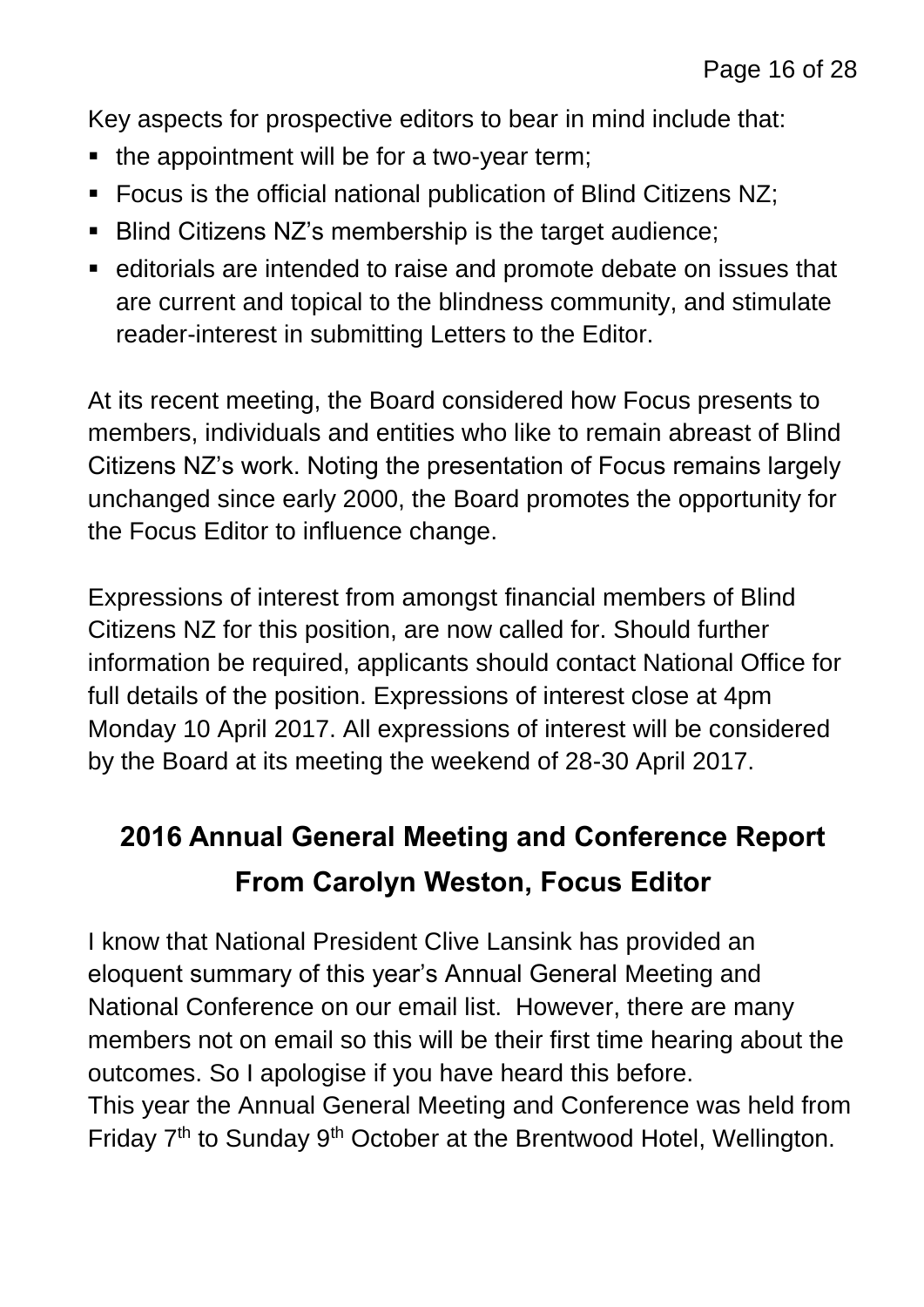As usual the Annual General Meeting commenced on Friday afternoon, informing attendees of the Board election results, the National President's verbal annual address, and presentation of reports. Later Friday afternoon, we started deliberating on the six remits that two branches (Auckland and Wellington), had submitted for consideration.

After dinner on Friday evening, Darren Ward from Direct Impact Group, who worked with Blind Citizens NZ's Board about the sustainability of Blind Citizens NZ, presented his paper called "Sustainability Plan for Blind Citizens NZ". This plan focused on ideas to keep Blind Citizens NZ alive and well into the future. The Board had previously begun addressing one concept from this paper, the establishment of local networks to replace or in place of a branch. Later in the weekend, Conference agreed that the Otago Branch be dis-established and replaced with the Otago Blindness Network. It is obvious that other struggling branches may follow suit in due course.

The problem branches have, is not the lack of membership but the lack of people willing to stand up and take leadership roles. Our Constitution disallows branches from operating without having a Chair, Secretary, Treasurer, National Councillor and Committee to operate them. However now that our Constitution is to be amended to allow local networks to be established under Blind Citizens NZ, blind and vision impaired people still have the ability to get together and discuss blindness issues, without having the worry of being so formal. Conference agreed that these networks will be able to submit remits to Conference, the same as branches can, and they will be able to send one representative to Conference to speak and vote on behalf of members within the network.

It is hoped that where we have a number of members in regions where there is no branch, members will be encouraged to form networks.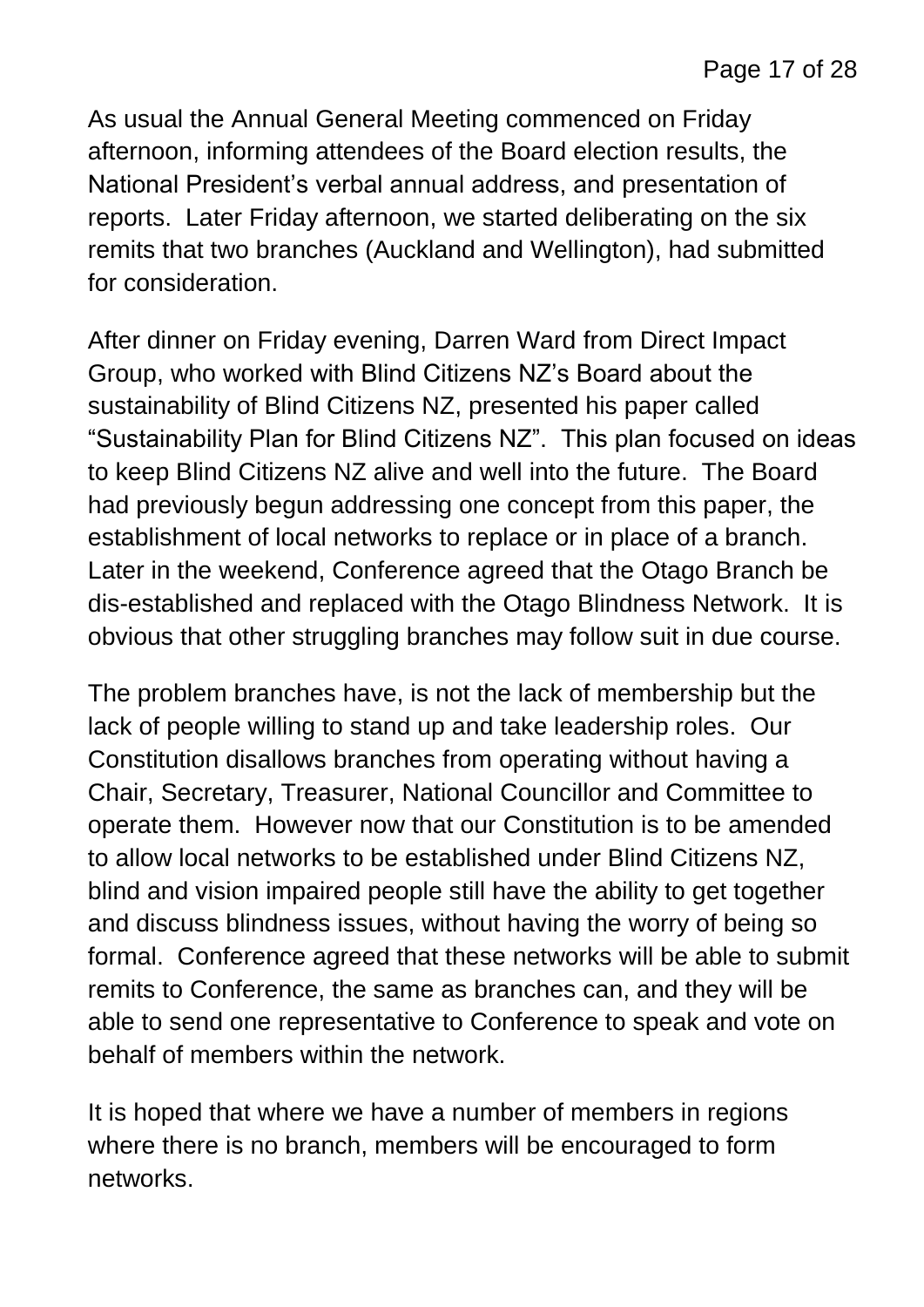The Sustainability Plan also discussed other concepts and if you are interested in reading more on Darren Ward's ideas, I am sure Rose Wilkinson at National Office will provide members a copy of the Paper.

On Saturday morning, Paul Foster-Bell (on behalf of Hon Wagner, Minister for Disability Issues), officially opened Conference. He spoke about the development Government is making on the new Disability Strategy (which was launched on 29 November), focusing on disabled people's choices. The current Disability Action Plan will be updated to mirror the requirements of the Disability Strategy, and Government Ministries will be required to meet the goals within the Strategy.

Dr Duncan Joiner, Chief Architect, Ministry of Business, Innovation and Employment then talked about disabled people's access within public buildings. Whilst the Building Act isn't bad, there is lack of understanding about it because many people in the construction industry lack knowledge on the needs of disabled people. This can improve with educating people working within the construction industry. The Building Code states that everyone has access to public buildings.

The next speaker was Judge Peter Boshier, Chief Ombudsman who presented a very interesting talk on his role as a Family Court Judge, then about the role of the Office of the Ombudsman. He entertained us with some stories on cases and people he met whilst a Family Court Judge. Often the justice system didn't accommodate for the needs of disabled people. The Office of the Ombudsman monitors the United Nations Convention on the Rights of Persons with Disabilities (the Convention). This office can ensure that if a state entity is possibly not complying with the Convention, then they can be investigated, identifying what is happening. It's important that we as blind and vision impaired people use the Convention to advocate for our rights in New Zealand's society.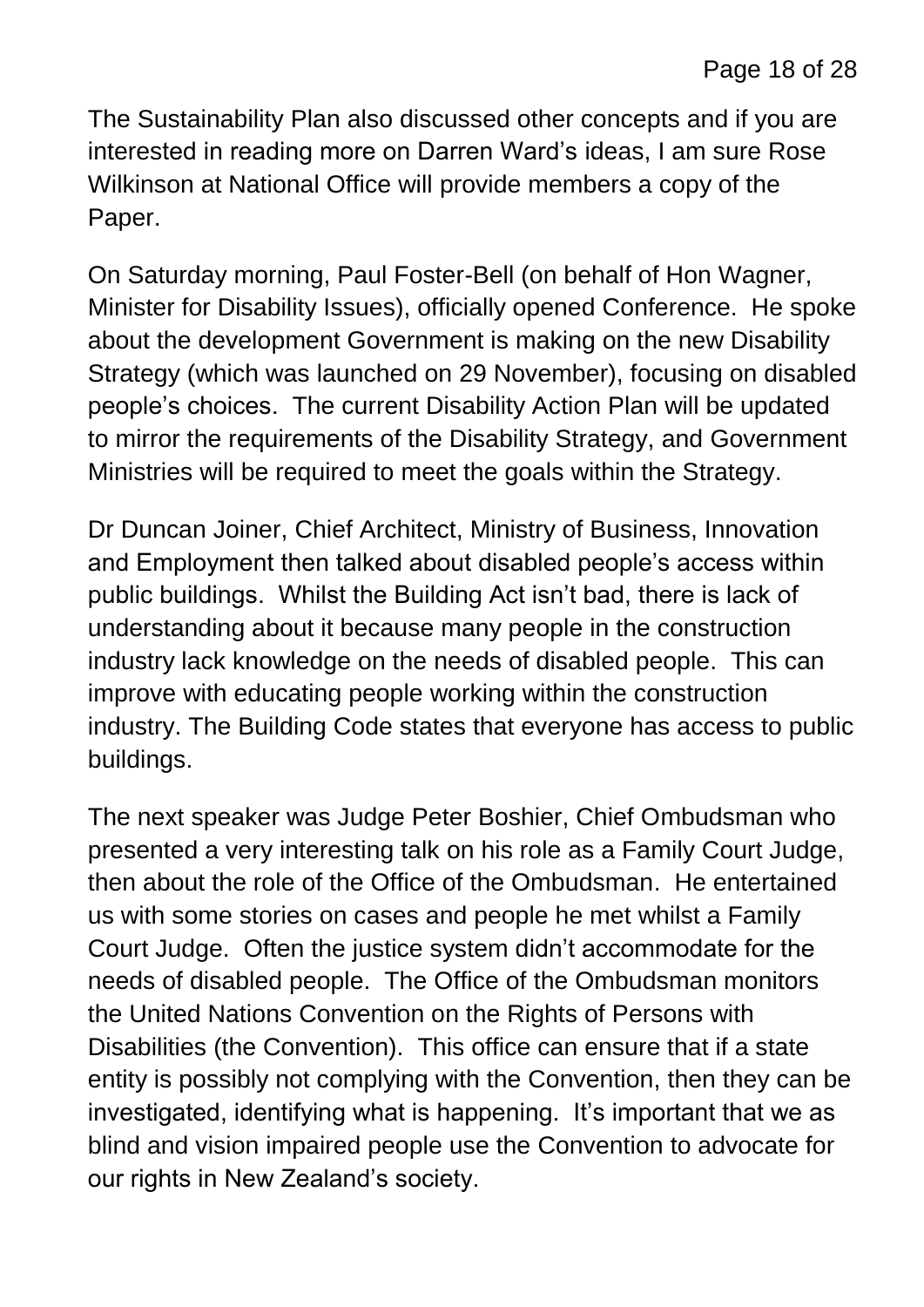I think the most valuable information Judge Peter Boshier gave us, was that if we come to the Office of the Ombudsman and they are not able to assist us, they will advise where we can go for help.

Victoria Manning, General Manager Strategy, Deaf Aotearoa New Zealand, who was not available to participate in the DPO (Disabled Persons Organisation) Panel to be held in the afternoon, made her presentation. Victoria is deaf and she uses a NZ Sign Language interpreter to assist her communicating with other people. DPOs work alongside Government monitoring disabled New Zealanders' experiences of among other things, access to the built environment and advising when there needs to be changes made so our country is complying with the Convention.

Anne Hawker, Principal Disability Advisor, Ministry of Social Development, talked about improving access to Government information. An important message Anne gave was that we need to get all Government Chief Executive's to sign up to a statement on making both hard-copy and electronic information accessible to everyone, including blind, vision impaired and deafblind people. She also spoke on other access issues facing disabled people when dealing with Government agencies.

Jonathan Godfrey in his capacity as Vice President of Blind Citizens NZ, facilitated the discussion on DPOs. The panel comprised of six leaders, three from disability consumer organisations such as Clive Lansink our then National President of Blind Citizens NZ, and representatives from disability service providers for example, Rick Hoskin, Chair of the RNZFB's Board of Directors. Each of the six involved in the panel discussion were given two minutes to outline important issues related to their organisation then questions were taken from the floor. This debate was interesting and lively.

The Saturday evening Conference Dinner was enjoyable. The meal was superb and I enjoyed the three courses I chose.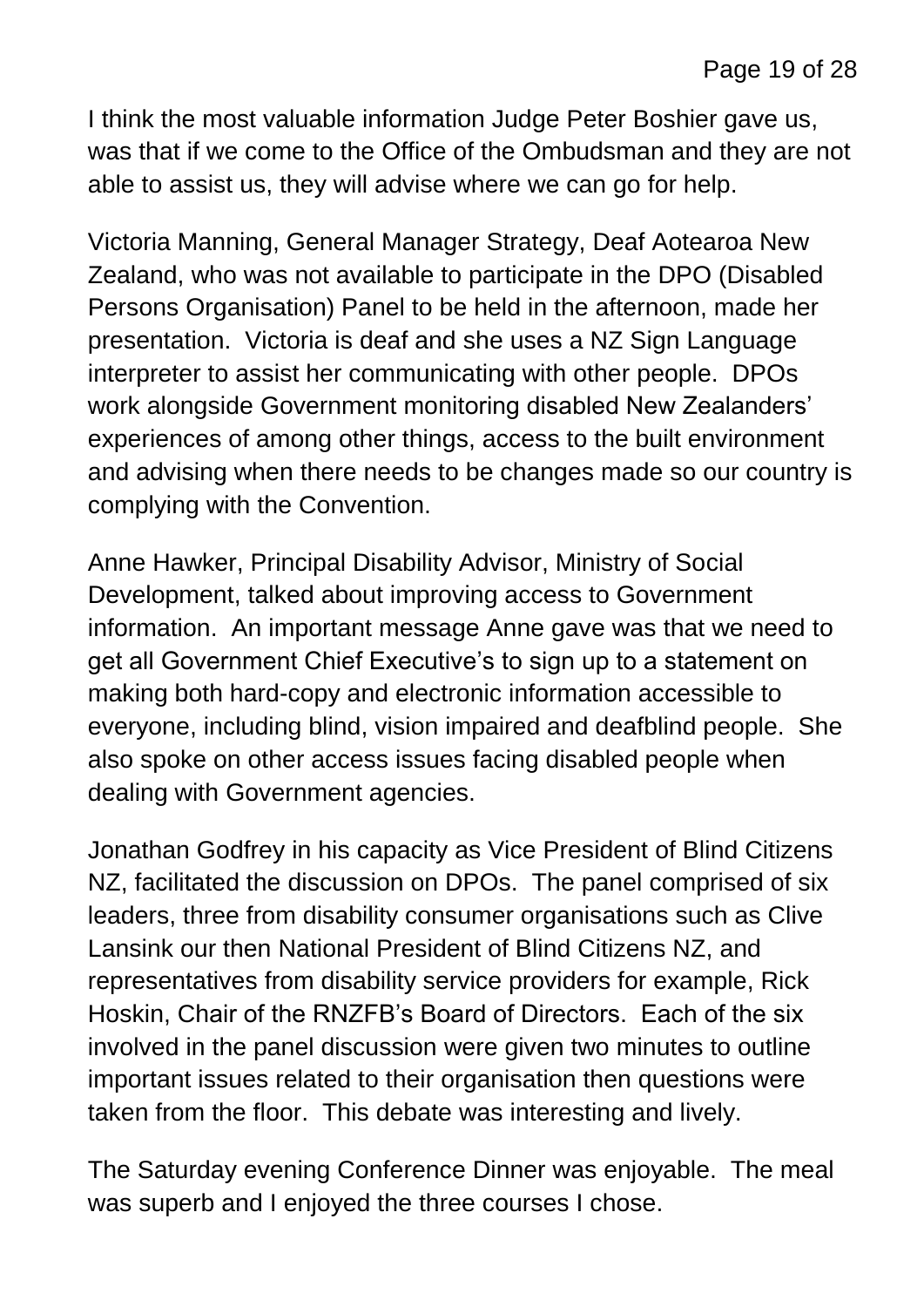At the table I sat with other members from the Southland Branch, a couple from a branch further north, and the two people representing blind youth. It was great to hear more about their trip to Canada and Camp Joe. It was a great surprise to learn my branch, the Southland Branch, had won the John McDonald Trophy this year. Arts Access Aotearoa won was awarded the Extra Touch Award for making a difference for blind and vision impaired people with its promotion of audio description, and awareness raising in general, of the needs of our community. Martine Abel-Williamson was presented with the Beamish Medal for her work on behalf of blind New Zealanders, and drawing upon her international achievements within the World Blind Union. It was great to recognise the work of two extra-special blind people from the past, Merv Reay QSM, and Arthur Cushen MBE, who we inducted into our Memorial Hall of Honour.

The RNZFB's Board of Directors Candidates' debate was informative, and I personally enjoyed this session. All six candidates participated three were present at the conference venue, and three joined via teleconference. The quality of sound over the phone was excellent. Some members sent in their question prior to Conference, and these were read out and each candidate had a set time to answer the question. Questions were submitted by email from people listening in to the discussion via the internet. These, and questions taken from the floor, were asked of the candidates. As Clive Lansink was one of the candidates, again, Jonathan Godfrey as Vice-President hosted the session. This exercise demonstrated that finding out all we can about each candidate enhances our personal knowledge about each one, and we are able to make a more informed vote during the elections of the RNZFB's Board of Directors.

There didn't appear to be so many members present on Friday. However, there were a lot more on Saturday, especially during the open sessions.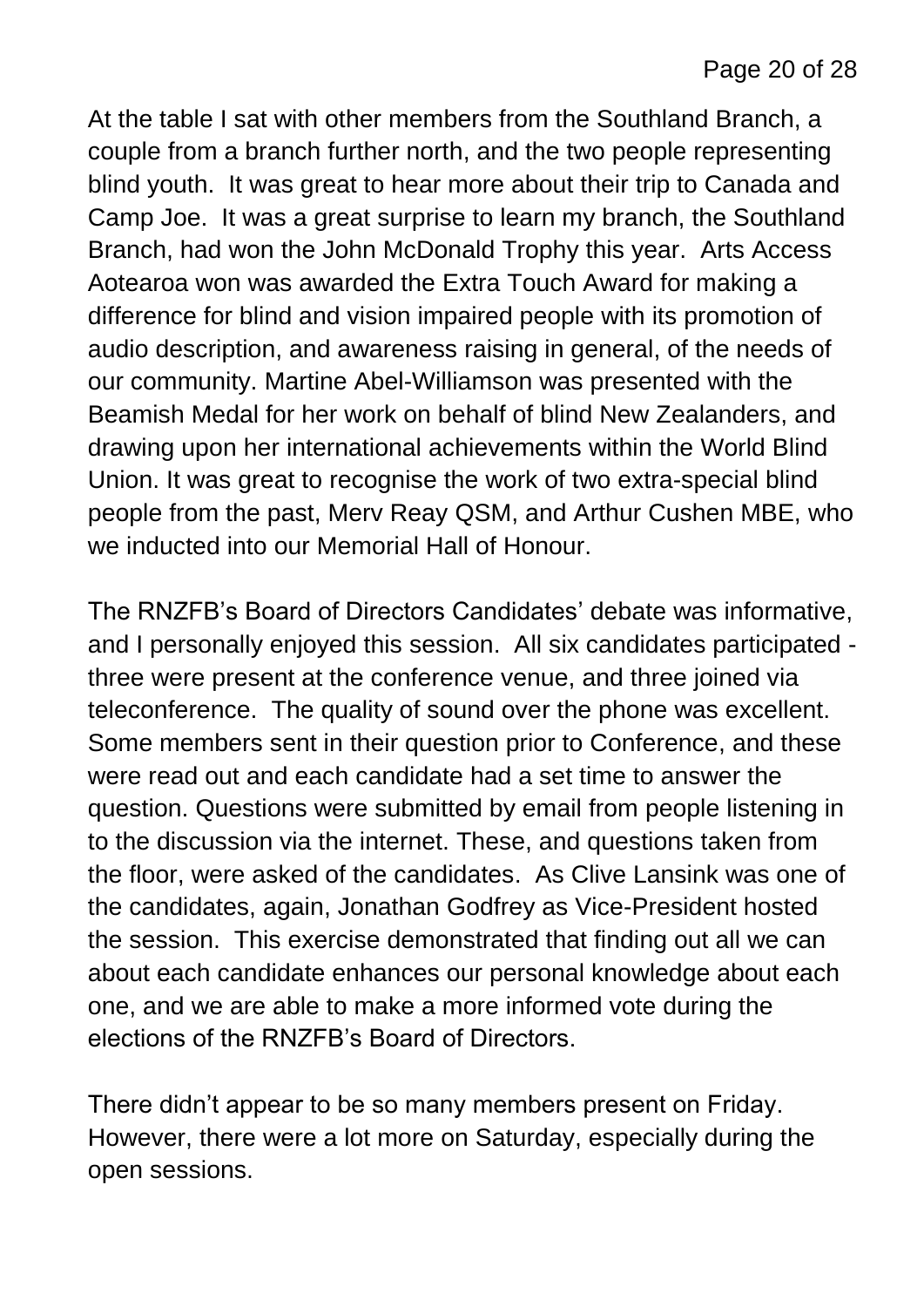My highlights of this year's Annual General Meeting and Conference were the talk from Judge Peter Boshier, Saturday evening's dinner, and the RNZFB Board of Directors candidates' session.

If you ever have the opportunity to attend one of our Annual General Meeting and Conferences, I urge you to do so as the experience can be encouraging and motivating.

## **Titbits and Outcomes of the Board's November Meeting From Rose Wilkinson, Executive Officer**

Some of the more significant outcomes of the Board's three-day November meeting (this includes the Annual Planning Meeting component), are publicised, in brief…

- **Board Governance Training in 2017**: The Board recognises and is grateful to Te Pou o te Whakaaro Nui, for funding achieved to carry out governance training. Graeme Nahkies from Boardworks International, will carry out the training over one full day, and two half-days. Where possible, these will coincide with scheduled Board meetings.
- **Board meetings in 2017:** five face-to-face meetings and one meeting by conference call have been scheduled. In some instances, to accommodate governance training and other aspects of its work, the Board has factored Friday's into its face-to-face meeting dates as follows:
	- $\checkmark$  February: 17-19, involves a full-day of governance training.
	- $\checkmark$  April: 28-30, involves a half day of governance training.
	- $\checkmark$  June: 23-25, involves a half-day of governance training.
	- $\checkmark$  August: 18-20.
	- $\checkmark$  November: 24-26, includes Annual Planning component.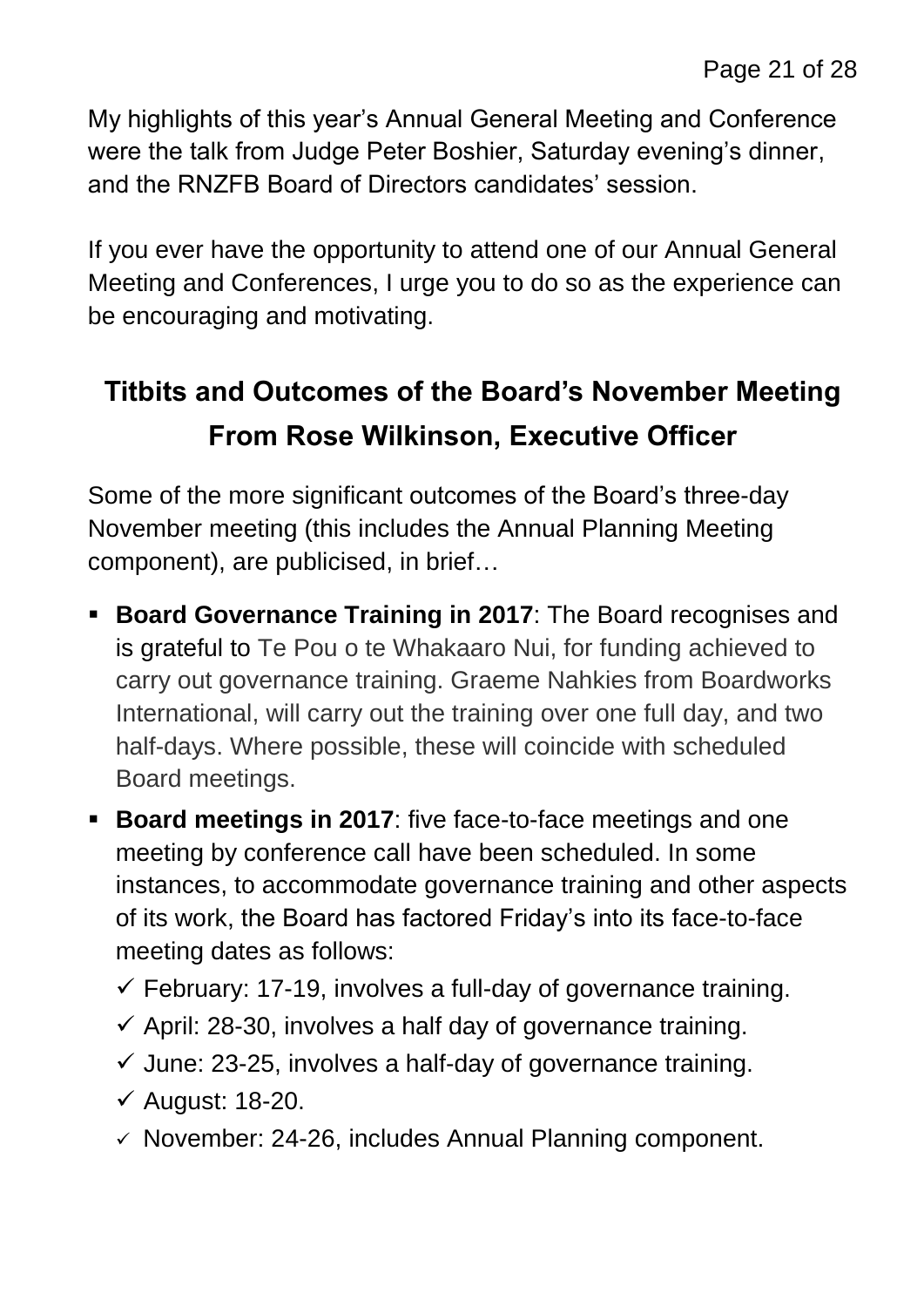- **Changes to Board Committees**: Conference and Funding and Finance committees have been disestablished. The Management Committee will be responsible for funding and finance matters, and once the Board has made decisions about the Annual General Meeting and Conference, these will be implemented and referrals back to the Board made on a case-by-case, as needed.
- **Communications and Engagement:** With a view to making better use of existing mechanisms, as well as social media, the Board has transitioned its Facebook group into a Communications and Engagement Committee. This Committee's first task is to draft a communications and engagement strategy for presentation to the **Board**
- **Youth Forum:** Funds from the Vanessa Lowndes Leadership and Develop Fund will be utilised to complement funding received from the Alice & Stan Flavell Trust, for this purpose. Expressions of interest from blind and vision impaired youth will be called for, and their views about topics and guest presenters will be sought and will influence content for the Youth Forum.
- **Networks:** following the establishment of the Otago Blindness Network, the Board's Rules and Policies Committee is tasked with building upon existing guidelines, and reviewing the constitution and bring proposed amendments to the Board early in 2017.

#### **Membership Renewal Reminder**

Membership renewal for Ordinary (voting) and Associate (sighted family and friends), falls due on 1 July annually. This reminder is a general one, for members yet to renew their membership to 30 June 2017. If you are unsure of your financial status, it is best to check by contacting our national office, or your local branch treasurer.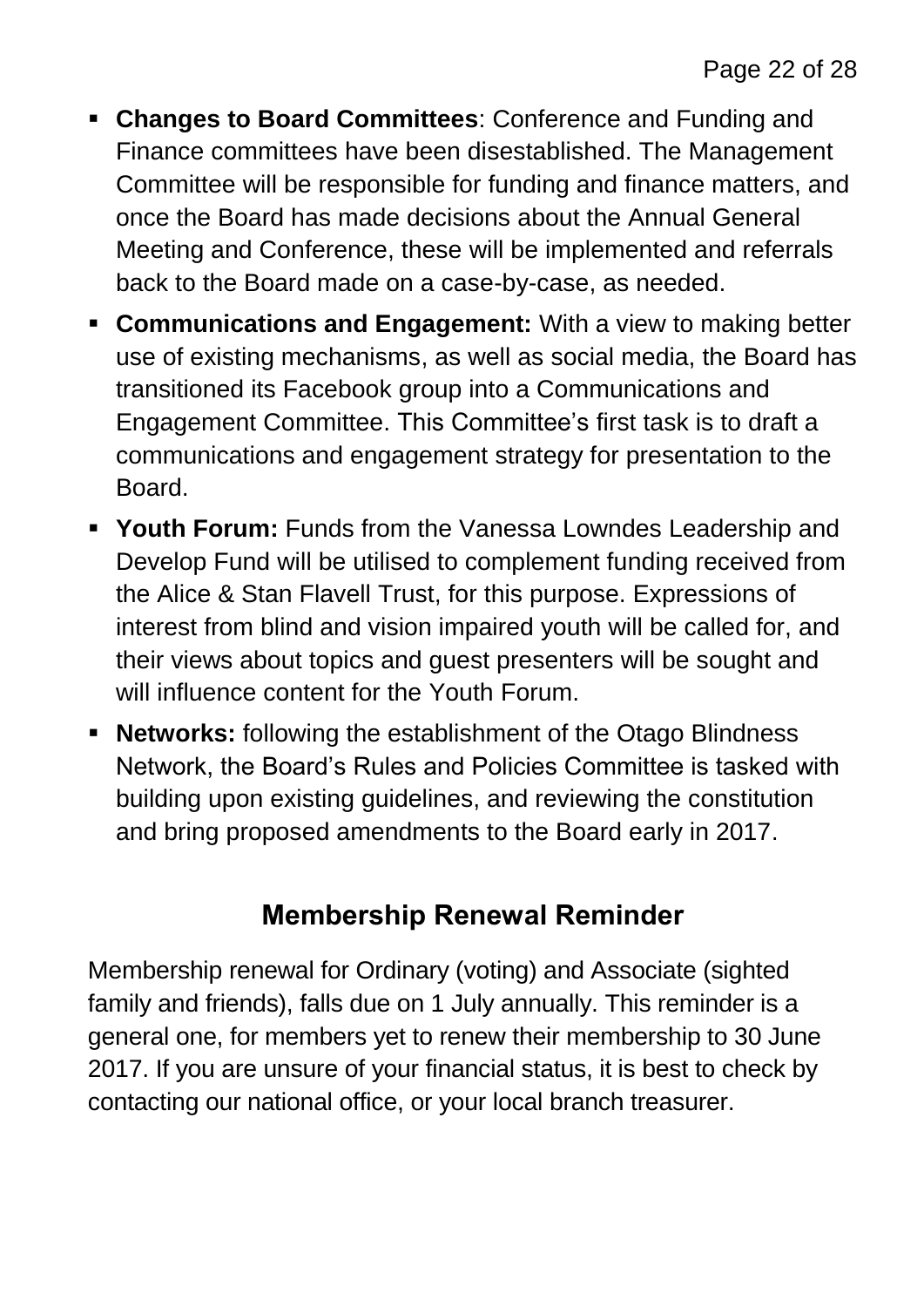#### **Letters to the Editor**

Articles that can potentially be published in Focus are encouraged. When writing articles, submitters are encouraged to take into consideration that we have limited resources, coupled with space constraints. This imposes an approximate work-limit of 400 words which equates to one page, approximately. Submitters are therefore asked to please bear in mind our word-limitation.

Articles can be posted to our mailing address PO Box 7144, Newtown, Wellington 6242, or emailed to the editorial group at the following: [focus@abcnz.org.nz](mailto:focus@abcnz.org.nz)

## **Cyril White Memorial Fund Closing Date for Applications - 1 February 2017**

Through the Cyril White Memorial Fund, funding opportunities that encourage and cultivate leadership skills and qualities among blind, and vision impaired people, occur annually. Blind Citizens NZ, together with the Blind Foundation, is responsible for publicising these opportunities. The next round closes on 1 February 2017.

Cyril White was a pioneer in the blindness advocacy movement, and the Cyril White Memorial Fund was established following his death in 1984. Eligibility of applicants is aimed towards assisting individuals eligible for full registration with the Blind Foundation primarily. However, individuals or projects that are likely to be of direct benefit or interest to blind and vision impaired people are also eligible for consideration.

If you have a project or activity and want to find out whether this meets the fund criteria, please do not be shy. Contact us for full details. Then when you submit your application, you'll be confident you've ticked all required boxes, and most of all, that you meet the eligibility criteria.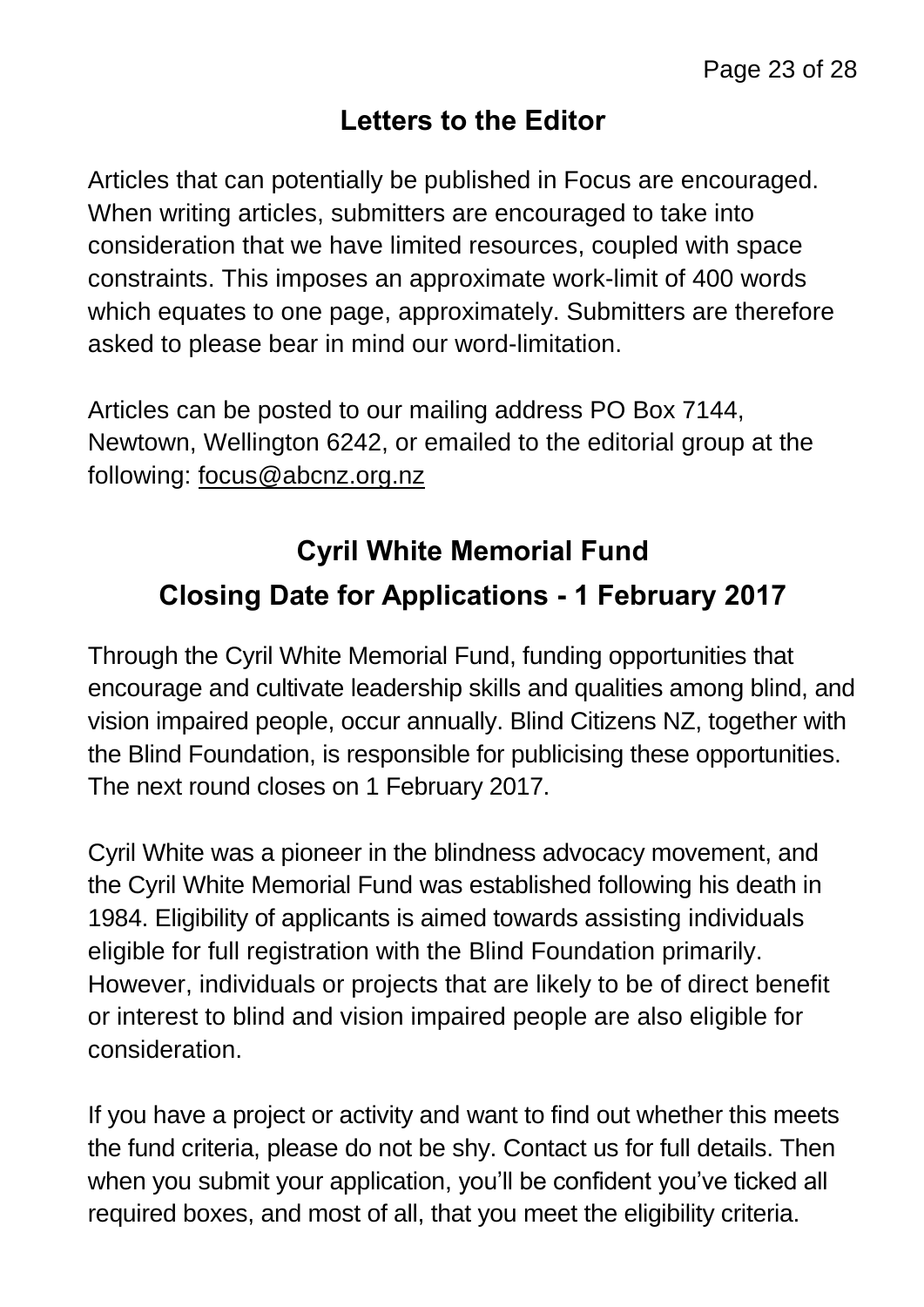Applications to the Cyril White Memorial Fund must be received by 4pm, 1 February 2017. They should be sent to: Cyril White Fund, C/ Blind Citizens NZ, PO Box 7144, Newtown, Wellington 6242. They may also be emailed to: [enquiries@abcnz.org.nz](mailto:enquiries@abcnz.org.nz) including in the subject line, Cyril White Fund application. If you require any information regarding eligibility criteria, this can be requested via either of the above mechanisms, or by phoning Blind Citizens NZ's national office (0800-222-694 / 04-389-0033).

Prospective applicants should note there are two rounds annually, the first closes on 1 February and the second on 1 October.

#### **Support Our Income Generation Efforts**

Readers are informed from time to time, of Blind Citizens NZ's revenue generation work, which is now a key component of operational activities. Through our efforts and your financial support, we are working on the removal of the barriers we face so we can make our mark in the world. We are not an organisation helping blind people. We are blind people ourselves putting our own personal time and energy into pursuing our vision of a world in which we can be fully independent and able to contribute to our full potential.

Blind Citizens NZ has both Charitable and Donee status. This is important for anyone thinking about the mutually beneficial outcomes of payroll-giving, and making us your charity of choice. Making Blind Citizens NZ the recipient of a bequest, is another way you can support us. Information about each of these options is provided.

**Payroll Giving:** this is an easy way for employees to make donations to a charity of their choice, such as Blind Citizens NZ. One of the key benefits of donating through your wages, is that you may decide to donate your refund to the charity as well.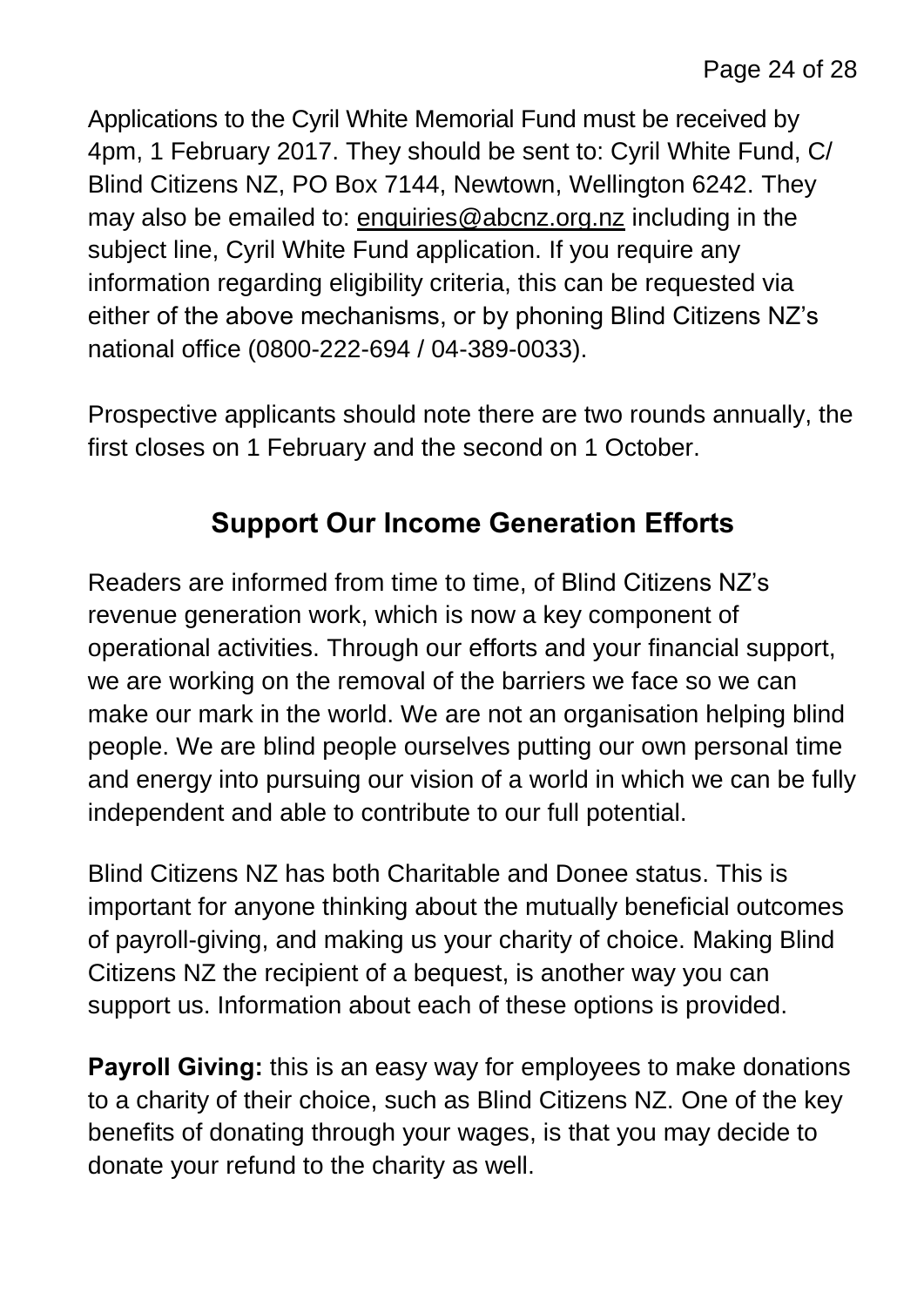Charitable Payroll Giving is purely optional and not all employers participate. Only employers who file their payroll electronically can offer the scheme. Blind Citizens NZ has Donee Status, and is eligible to receive payroll gifts. To make a payroll giving donation:

- **1.** Ask your employer if payroll giving is an employee benefit. Advocate for Blind Citizens NZ, and outline why you are passionate about the organisation.
- **2.** If payroll giving is available, provide your employer with the bank account details for Blind Citizens NZ. Your Human Resource Manager may seek verification. If necessary, provide the contact details for the Executive Officer Rose Wilkinson.
- **3.** Decide how much you can afford, considering the immediate tax benefit. Decide how frequently you will make payments.
- **4.** Notify Blind Citizens NZ that you are making a payroll gift. Your employer may simply transfer the money into Blind Citizens NZ's bank account without any notification.

**Making a Bequest:** Your Will can make a lasting gift and Blind Citizens NZ would be extremely grateful for any contribution. If you choose to leave a gift to Blind Citizens NZ, suggested wording for your will is:

I give and bequeath (\_\_\_\_\_\_\_\_\_) percent of my estate to the **Association of Blind Citizens of New Zealand Incorporated** to be applied for general purposes. A receipt taken by my trustee as being given on behalf of Blind Citizens NZ will be a complete discharge to my trustee for the legacy.

To find out how we inform those who have pledged their support to us, for questions or to make a contribution, contact:

- Rose Wilkinson 04-389-0039; or
- **Email:** [bequests@abcnz.org.nz](mailto:bequests@abcnz.org.nz)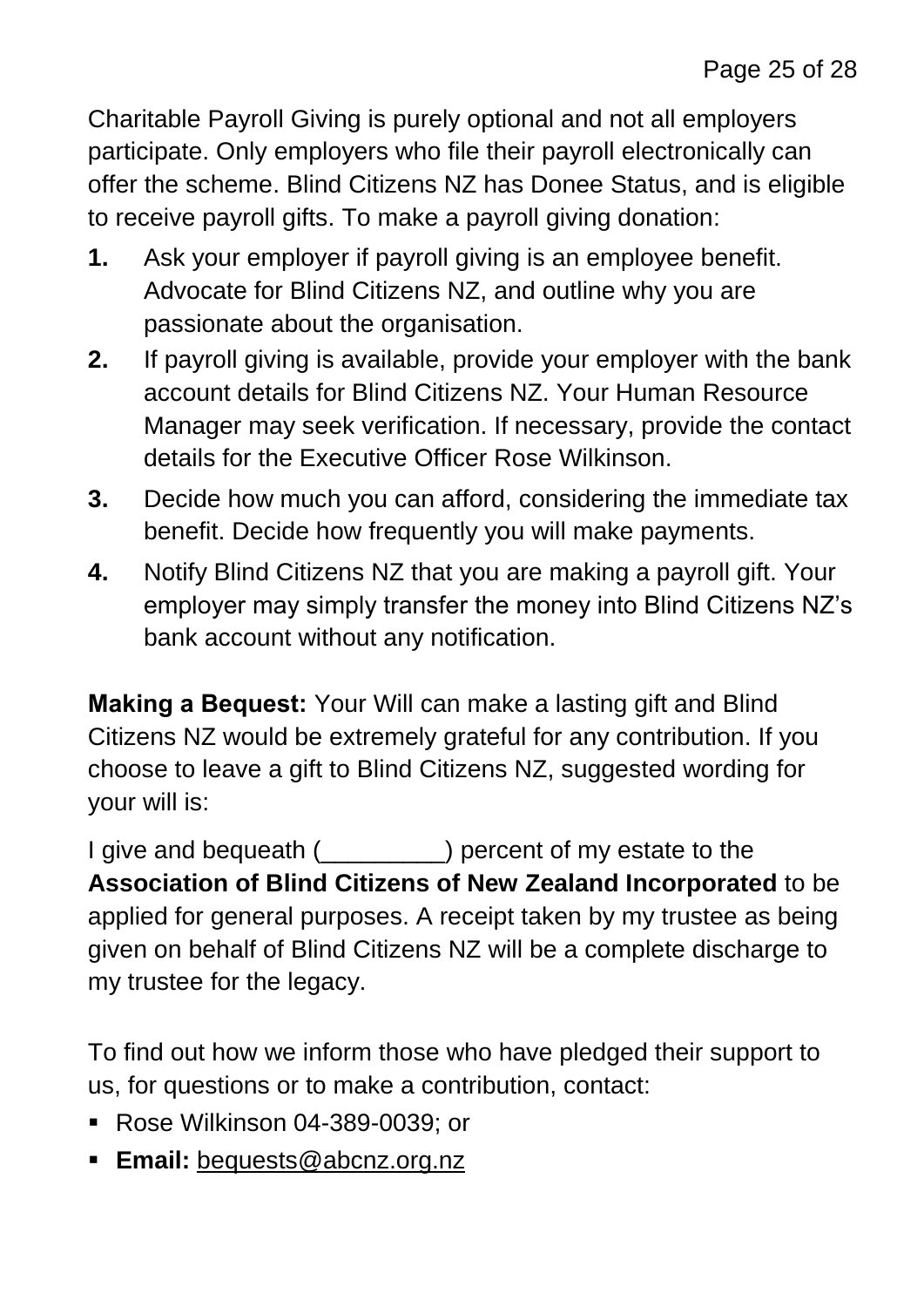#### **Personnel - Blind Citizens NZ**

#### **Board**

- **Acting National President**: Jonathan Godfrey (Member-at-Large / Management Committee) [jonathan@tactileimpressionz.co.nz](mailto:jonathan@tactileimpressionz.co.nz)
- **Acting Vice President:** Martine Abel-Williamson (Member-at-Large / Management Committee): [martine.the1@xtra.co.nz](mailto:martine.the1@xtra.co.nz)
- Andrea Courtney (Member-at-Large): [andycoute@xtra.co.nz](mailto:andycoute@xtra.co.nz)
- Geraldine Glanville (Member-at-Large): [gbglanville@xtra.co.nz](mailto:gbglanville@xtra.co.nz)
- Shaun Johnson (Member-at-Large): [shaun.zdots@xtra.co.nz](mailto:shaun.zdots@xtra.co.nz%20co.nz)
- Murray Peat (Member-at-Large / Management Committee): phone 021 081 66126; [murraytp@xtra.co.nz](mailto:murraytp@xtra.co.nz)
- Amanda Stevens (World Blind Union Representative): [amanda.stevens824@gmail.com](mailto:amanda.stevens824@gmail.com)
- Paula Waby (Member-at-Large / Management Committee): [paula.waby4@gmail.com](mailto:paula.waby4@gmail.com)

#### **Focus Editor**

**Email** articles to**: [focus@abcnz.org.nz](mailto:focus@abcnz.org.nz) Post**: PO Box 7144, Newtown, Wellington 6242

#### **National Office**

**Postal**: PO Box 7144, Newtown, Wellington 6242 **Physical**: Ground Floor, 113 Adelaide Road, Newtown, Wellington **Phone**: 04-389-0033; 0800-ABCNZ-INC (0800-222-694) **Fax**: 04-389-0030; Internet: [http://www.abcnz.org.nz](http://www.abcnz.org.nz/) **Email**: [enquiries@abcnz.org.nz](mailto:enquiries@abcnz.org.nz) or [admin@abcnz.org.nz](mailto:admin@abcnz.org.nz) **Executive Officer, Rose Wilkinson**: [rwilkinson@abcnz.org.nz](mailto:rwilkinson@abcnz.org.nz)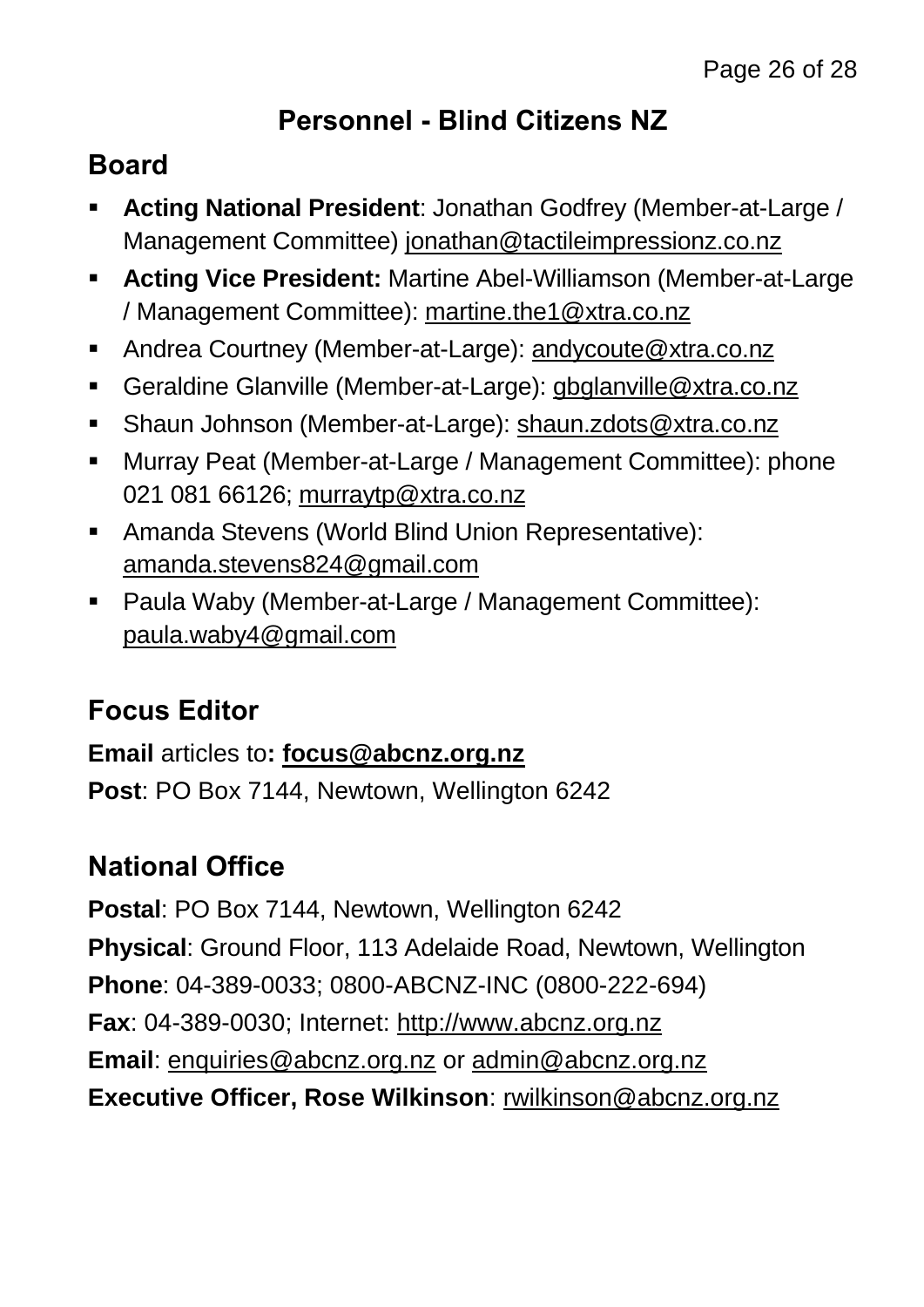## **Association of Blind Citizens of New Zealand Inc Extra Ordinary Election 2017 Nomination Form – National President Vacancy**

We the undersigned, being financial Ordinary Members as at 4pm, Tuesday 31 January 2017, of the Association of Blind Citizens of New Zealand (refer Constitutional Rulings 5 and 10) hereby nominate:

**Nominee's name in full: Nominee's** name in full:

**Proposed by (signature)**: \_\_\_\_\_\_\_\_\_\_\_\_\_\_\_\_\_\_\_\_\_\_\_\_\_\_\_\_\_\_\_\_

#### Seconded by (signature): **Example 2018**

I the undersigned, accept this nomination to fill the vacancy for National President. I declare that as at 4pm, 31 January 2017, I am a financial Ordinary Member of the Association of Blind Citizens of New Zealand Inc, and that I have been a financial Ordinary Member for no less than 24 full months measured cumulatively during the period of five consecutive years ending on said date. I acknowledge that:

- my CV is required to be circulated with the Ballot Papers; and
- the term of office for this position concludes at the end of the 2017 Annual General Meeting and Conference, noting this completes the remainder of the term of office vacated due to resignation.

#### **Nominee's signature of acceptance**: \_\_\_\_\_\_\_\_\_\_\_\_\_\_\_\_\_\_\_\_\_\_\_\_

#### **Reminder**

- **a)** Completed nominations (includes CV), must be received by the Returning Officer by 4pm, Tuesday 31 January 2017 at:
	- **Post**: PO Box 7144, Newtown, Wellington 6242; or by
	- **Email** (instructions from the Returning Officer must be obtained): [election@abcnz.org.nz;](mailto:election@abcnz.org.nz)
	- **Fax**: 04-389-0030.
- **b)** The nominee's CV, not exceeding one thousand [1,000] words, must accompany the nomination.